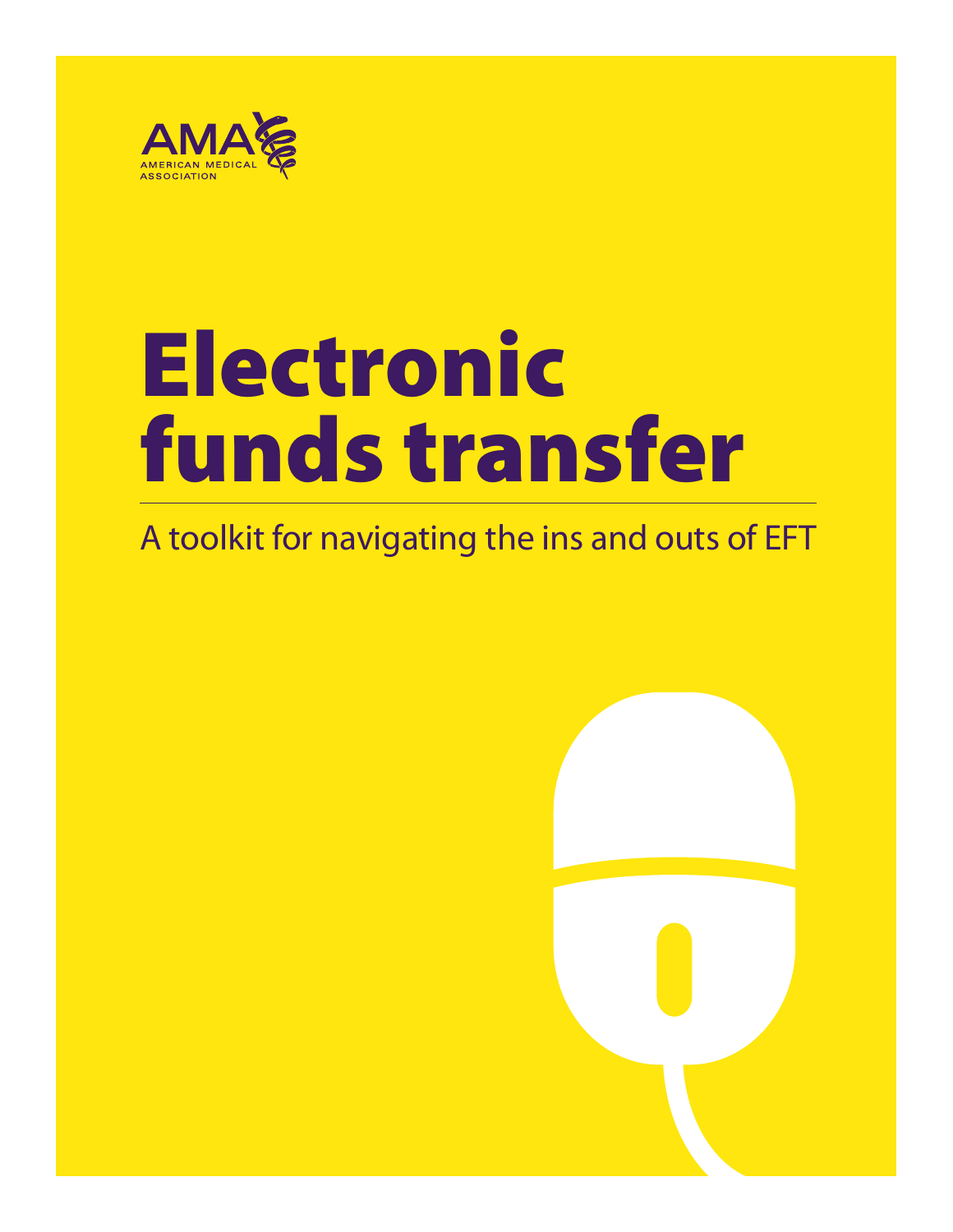

# **Introduction**

Want to save over \$2,000<sup>\*</sup> per physician annually? Use this toolkit to learn how to use electronic funds transfer (EFT): "The electronic exchange or transfer of money from one account to another, either within a single financial institution or across multiple institutions, through computer-based systems."\*\* EFT is similar to direct deposit. Accepting EFT payments from health insurers and automating your claims process can:

- Speed up payment
- Save time spent on manual processes such as depositing paper checks and phone calls to health insurers
- Eliminate lost explanations of benefits (EOBs) and expedite filing to secondary payers
- Reduce the risk of lost or stolen checks
- Free time for revenue-enhancing functions such as ensuring correct payment

#### **Table of contents** (Click to navigate to sections)

#### **[Getting Started: Electronic Funds Transfer](#page-2-0)**

- [Accepting EFT payments in the physician practice](#page-2-0)
- [Considerations for processing electronic transactions in the physician prac](#page-6-0)tice
- [Comparison of EFT payment options](#page-8-0)

#### **[Key questions to ask your vendors](#page-10-0)**

- [Questions to ask a health insurer before signing an EFT agreement](#page-10-0)
- [Questions to ask a bank before signing an EFT agreement](#page-12-0)
- [Questions to ask a billing service before signing an EFT a](#page-15-0)greement
- [Questions to ask a clearinghouse before signing an EFT ag](#page-18-0)reement

#### **[Information technology solutions: Consider the potential savings](#page-21-0)**

#### **[HIPAA Case study](#page-25-0)**

# **[Understanding the HIPAA standard transactions: The HIPAA Transactions and Code Set](#page-27-0) rule**

#### **[Glossary](#page-37-0)**

*<sup>\*</sup> Source: NACHA, the Electronic Payments Association, ACH Primer for Healthcare*

*<sup>\*\*</sup> Source: CAQH Committee on Operating Rules for Information Exchange (CORE) Phase III CORE EFT & ERA Operating Rule Set, June 2012*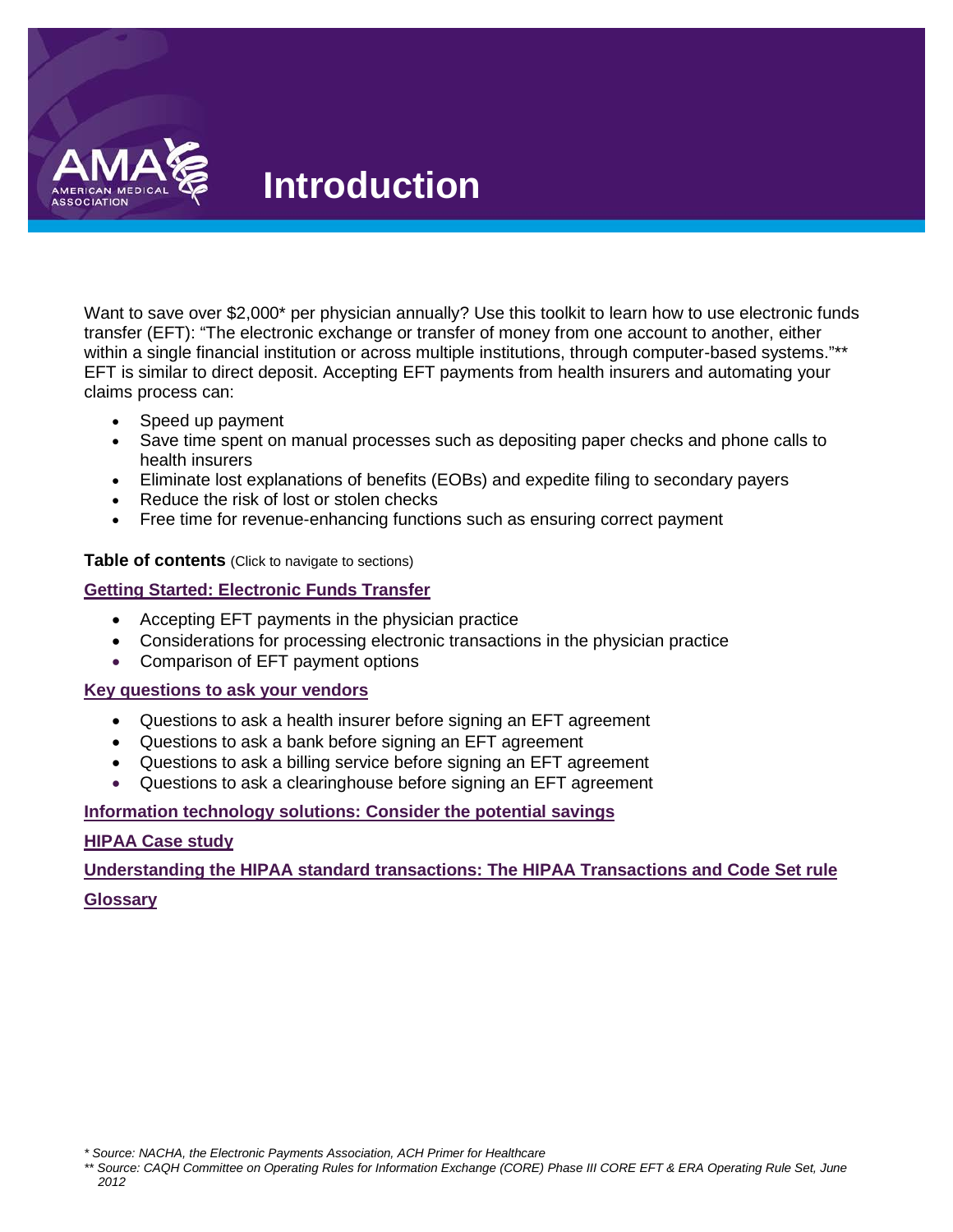<span id="page-2-0"></span>

The Patient Protection and Affordable Care Act required the establishment of an electronic funds transfer (EFT) standard by July 1, 2012, which in turn, requires health insurers to offer EFT to physician practices by Jan. 1, 2014.

Electronic funds transfers standard: The U.S. Department of Health and Human Services (HHS) adopted the NACHA CCD+Addenda as the Healthcare EFT Standard as a final rule July 10, 2012. Health plans must deliver the Healthcare EFT Standard if it is requested by physicians (45 CFR § 162.925). For physician practices, standardized EFT will greatly improve the claims payment process (Sec. 1104).

Operating rules for EFT and electronic remittance advice (ERA): HHS has adopted (August 10, 2012) a set of operating rules for electronic funds transfers (EFT) and the HIPAA transactions standards healthcare payment and remittance advice (allowing for automated reconciliation of the electronic payment with the remittance advice) (Sec. 1104). Visit [www.caqh.org/ORMandate\\_EFT.php](http://www.caqh.org/ORMandate_EFT.php) for more information.

Both the healthcare EFT standard and operating rules are effective January 1, 2014.

EFT allows transfer of money between parties electronically. While payment by paper checks can be time-consuming and experience postal delays, EFT can be an efficient means of payment for physician practices. EFT can save your practice time by reducing manual administrative tasks, such as copying paper checks and traveling to the bank and waiting in line to make deposits.

Physician practices are now able to request that their claim payments are transferred through EFT to a bank account of their designation. Your practice should consider using EFT to further automate your claims management revenue cycle. Similarly, the health insurers you contract with might encourage you to both submit claims and receive payments electronically because these automated processes can result in significant administrative cost savings.

#### **Steps for implementing EFT**

The following are recommended steps for implementing EFT in your practice's claims management revenue cycle. Carefully reviewing these steps before you accept EFT payments in your practice can help you realize EFT efficiencies and avoid potential administrative headaches in the future.

**Step 1: Determine which of your contracted health insurers offer EFT payments.** If a current health insurer contract does not contain a provision authorizing EFT, you might have received an EFT authorization form from the health insurer in a separate mailing, or you might receive one after the contract is executed. You can also search the health insurer's website for EFT authorization forms or contact your health insurer representative. You might also consider accepting electronic remittance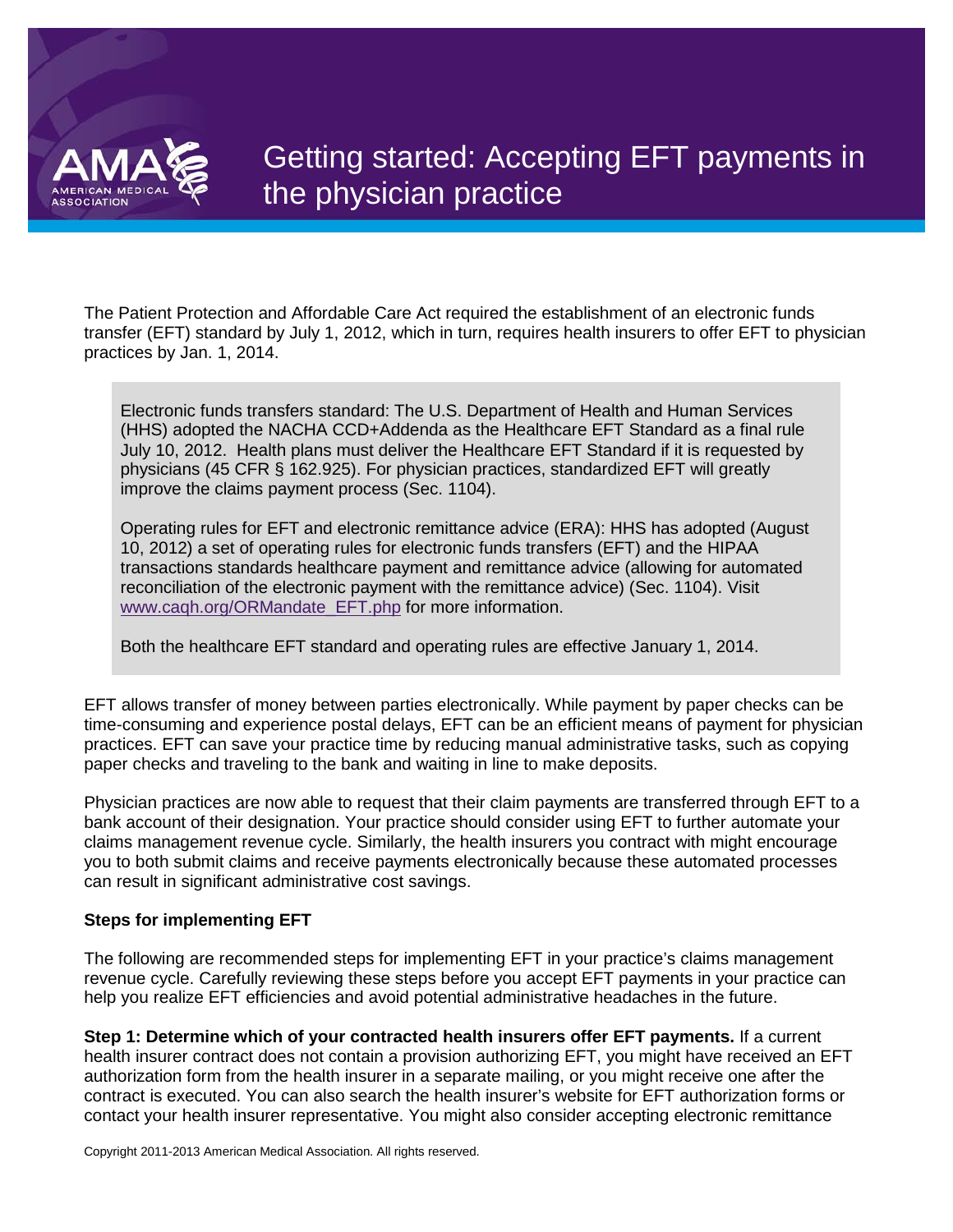advice (ERA). Visit the AMA payer policies website at [www.ama-assn.org/go/payerpolicies](http://www.ama-assn.org/go/payerpolicies) for links to EFT and ERA information from many of the major health insurers.

Your practice should also review future or renewal contracts with health insurers for the addition of EFT provisions. If they do not offer EFT, you should ask why and when they plan to become compliant with any federal or state regulations.

#### **Additional EFT resources**

Consult the resource ["Questions to ask a health insurer before signing an EFT agreement"](#page-10-0) for a checklist of questions to help you evaluate whether you should sign an EFT agreement with a health insurer.

**Step 2: Determine how your practice will process EFT and ERA transactions.** When a physician practice accepts EFT payments, the health insurer sends an explanation of benefits (EOB) or ERA to the physician practice via a HIPAA-compliant 835 electronic standard transaction or a paper EOB.

If your practice is unable to receive a HIPAA-compliant 835 payment/remittance advice, you should ask the health insurer whether there are alternative ways to access, download or view the remittance advice via the health insurer's website. We encourage you to determine how you will be able to access this information and incorporate it into your practice's work flow before signing an EFT agreement with a health insurer. Also, be sure to consult with your practice management software (PMS) vendor and/or clearinghouse to discuss accessing these electronic standard transactions.

Medicare Remit Easy Print (MREP) Software allows physicians and other health care providers to view and print an unlimited number of electronic remittance advices (ERA). This free software can help you save time resolving Medicare claim issues:

- Easily navigate and view your ERAs from your computer
- **Print the ERA in the Medicare standard paper remittance advice format**
- Easily search for claims information
- Print and export reports about ERAs including denied, adjusted and deductible-applied claims
- Archive, restore or delete imported ERAs

Visit the Medicare Remit Easy Print section of the [Centers for Medicare and Medicaid](http://www.cms.gov/AccesstoDataApplication/02_MedicareRemitEasyPrint.asp)  [Services' website](http://www.cms.gov/AccesstoDataApplication/02_MedicareRemitEasyPrint.asp) to download the MREP software and find additional information.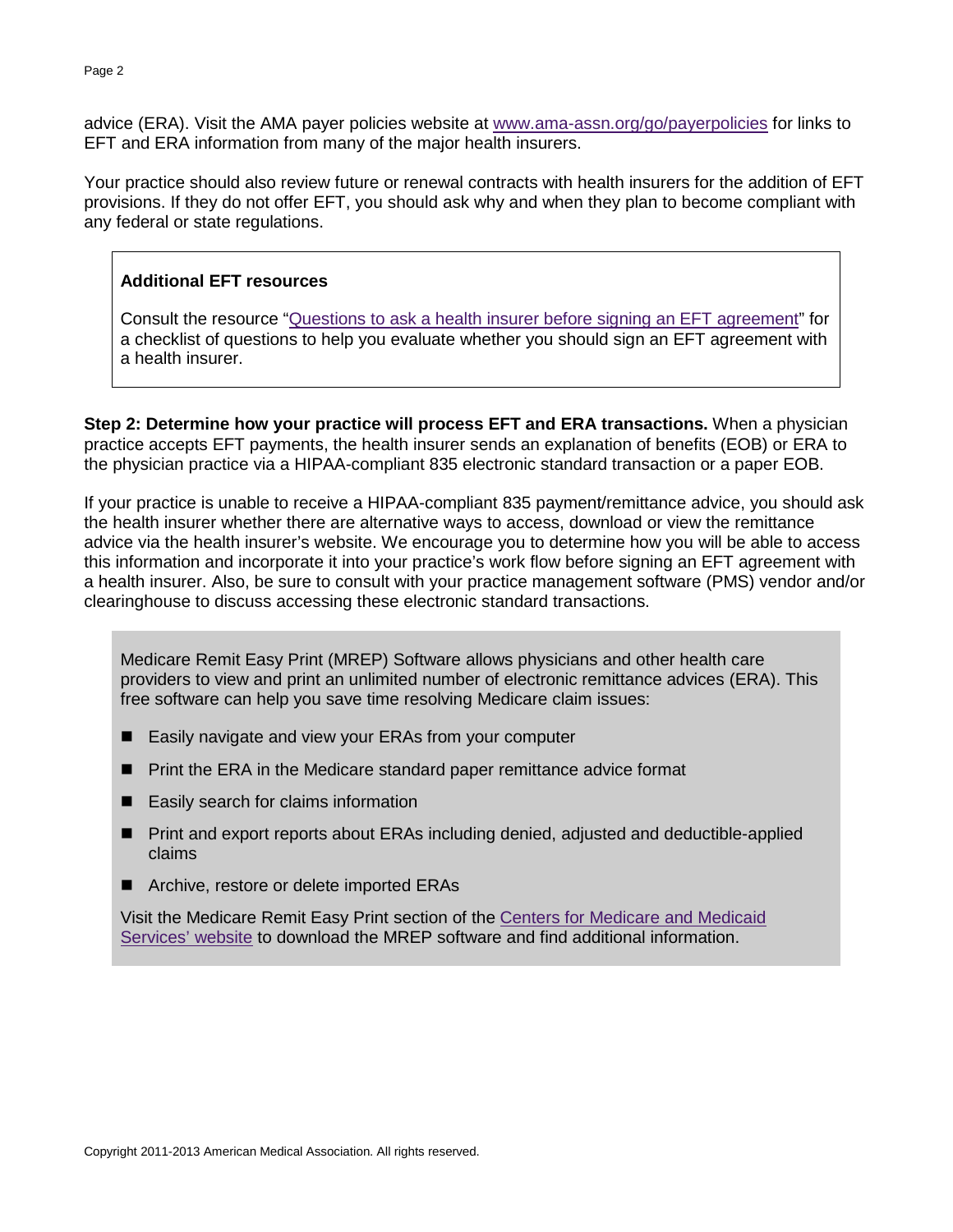Consult the resource ["Considerations for processing EFT transactions in the physician](#page-6-0)  [practice"](http://www.ama-assn.org/resources/doc/psa/electronic-transaction-considerations.pdf) to determine your practice's situation and how to best ensure that you are able to process EFT transactions.

Consult the resource ["Questions to ask a billing service before signing an EFT agreement"](#page-15-0) and ["Questions to ask a clearinghouse before signing an EFT agreement"](#page-18-0) to ensure that you are able to process EFT transactions if your practices uses either one or both of these kinds of vendors.

**Step 3: Carefully review each health insurer's EFT agreement.** Review these agreements closely, especially to make sure that the health insurer or a third-party administrator is not allowed to take advantage by debiting or off-setting payment transactions without notice and your consent. Also be sure to evaluate the agreement's termination notice requirements prior to signing the EFT agreement.

**Step 4: Determine your preferred EFT format.** You can explore your options with your bank. The most common EFT format for health care is the National Automated Clearing House Association's (NACHA) standard CCD+. Be sure to confirm with both the health insurer and the bank that they are using the CCD+ format.

> **Caution:** EFT agreements your practice enters into with health insurers will supersede the protections your bank has put in place. You should pay close attention to the enrollment provision related to the health insurer's ability to debit your account. When in doubt, share your EFT agreement with your bank to determine whether your account protections will be waived as a result of the agreement.

#### **Additional EFT resources**

Consult [NACHA's website](http://healthcare.nacha.org/health-care-industry-info/) under "Healthcare Industry" for additional details about EFT formats in NACHA's revised "ACH Primer for Healthcare Payments: A Guide to [Understanding EFT Payment Processing.](https://healthcare.nacha.org/sites/healthcare.nacha.org/files/files/Revised%20Healthcare%20Primer%20final%2004%2005%2013.pdf)"

Consult the resource ["Questions to ask a bank before signing an EFT agreement"](#page-12-0) for additional information about issues you should discuss with your bank before signing an EFT agreement.

**Step 5: Request information from the health insurer regarding the EFT format they use.** The health insurer's EFT format should be compatible with your bank. The most common EFT format for health care (and the Healthcare EFT Standard) is the NACHA's standard CCD+ Addenda. We encourage you to contact each health insurer for its preferred enrollment process.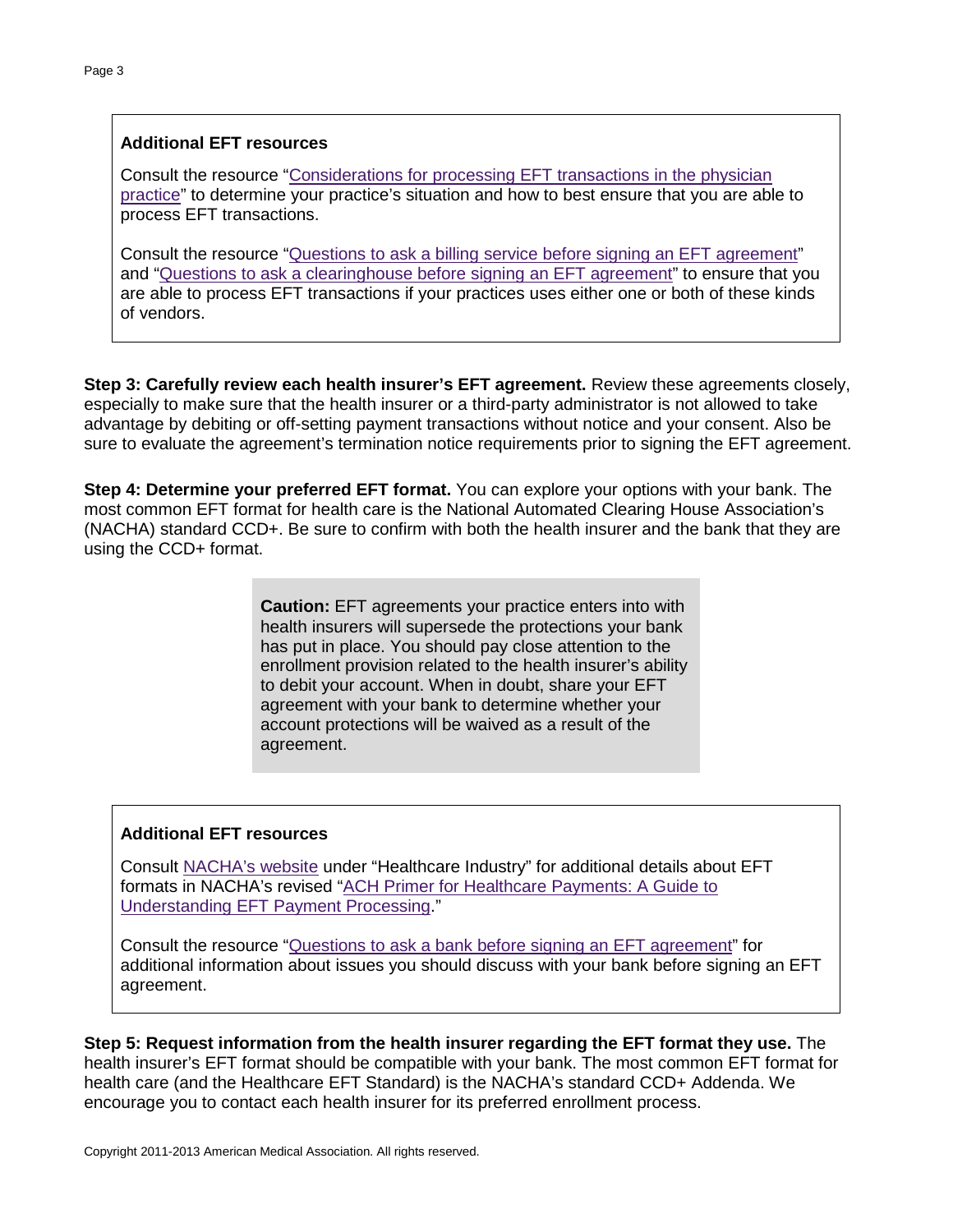Page 4

**Step 6: Submit enrollment forms.** The health insurer will provide guidance and an EFT and/or ERA enrollment form. You are encouraged to contact each health insurer for its preferred enrollment process because they may vary. If you are contracted with a billing service or collection service, be sure to contact them to determine how best to submit the required forms and documentation to the health insurer.

**Step 7: Contact your bank.** Determine with your bank how you will be notified when deposits are made to your account by health plans, and make sure that the notification will include the ERA reference information from the Addenda record of the CCD+ formatted EFT. This information allows you to tie the EFT directly to the ERA containing the claim detail related to the payment.

#### **Terminating an EFT agreement or opting out**

Before signing an EFT agreement, you should understand the EFT agreement's termination notice requirements. Health insurers' termination notice requirements and procedures may vary.

Some health insurers automatically consider contracted physicians as participants in the EFT program unless the physician opts out. Health insurers' opt-out processes may vary. For instance, one health insurer requires physicians to submit a letter by a given deadline. The letter must state that you do not wish to participate in the EFT program and your reason for not participating.

If the health insurer has not offered a clear opt-out procedure (and participation in an EFT program is not required in the health insurer's network agreement), you should notify the health insurer in writing immediately if you do not wish to participate in the EFT program.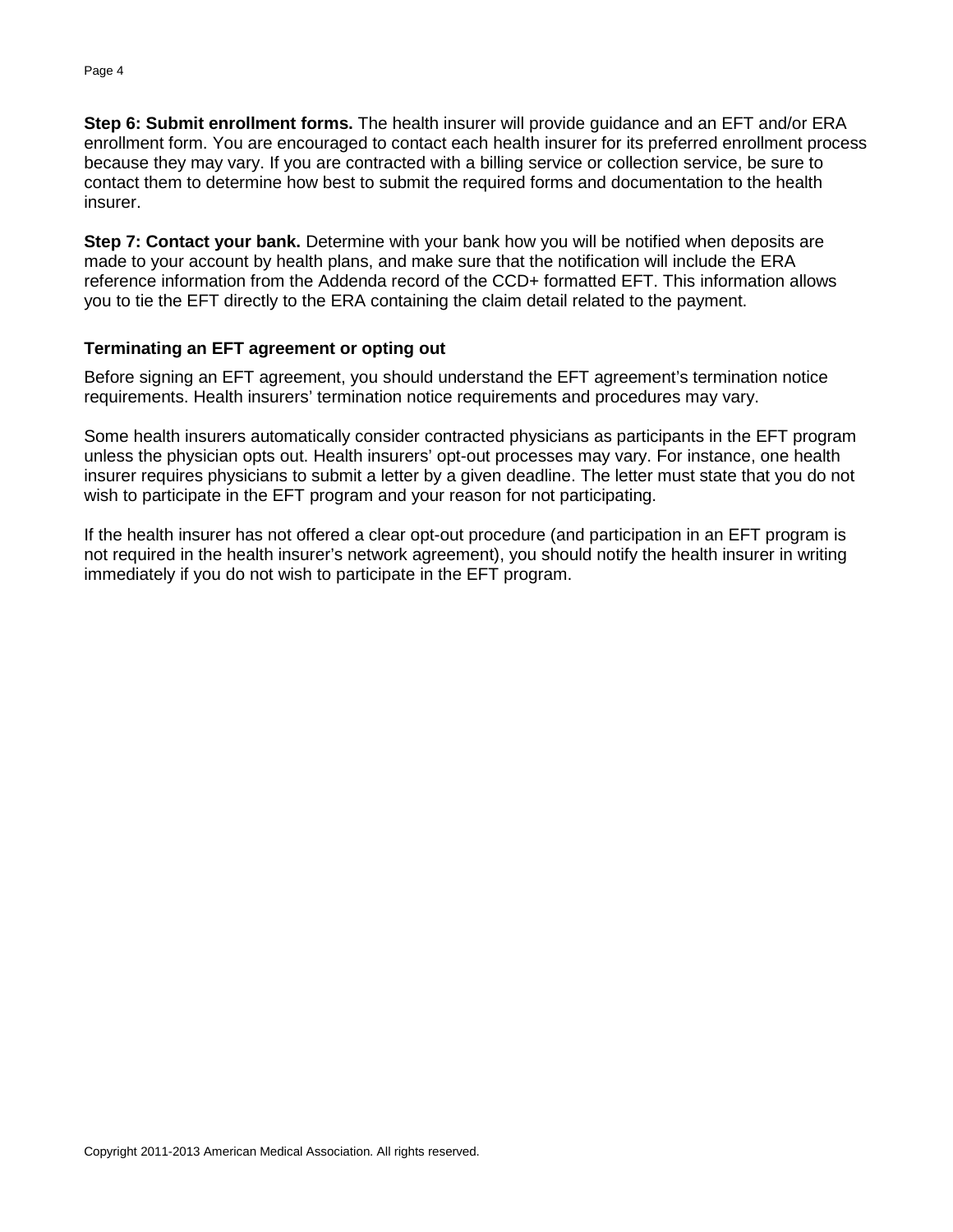<span id="page-6-0"></span>

Getting started: Considerations for processing electronic transactions in the physician practice

Sending and receiving electronic transactions can help reduce the time the staff in your practice spend on administrative tasks. For example, practice staff who currently open and file mail, match paper explanations of benefits (EOBs to paper checks) and complete manual bank deposit transactions might be able to perform more productive tasks, such as making appointment reminder phone calls, investigating overpayments and underpayments from health insurers, appealing denied claims, and reviewing aging reports more frequently. For a complete list of the electronic health care transactions that are available to you as a result of the mandate in the Health Insurance Portability and Accountability Act (HIPAA), access, ["Understanding the HIPAA standard transactions: The HIPAA](#page-27-0)  [Transaction and Code Set rule."](#page-27-0)

When you consider sending and receiving electronic or electronic data interchange (EDI) health care transactions with the health insurers with which you contract, remember to first take into account your practice's specific situation—especially the current claims revenue cycle you have established. The claims revenue cycle typically includes several intermediaries involved in processing the claims and related tasks. Your claims revenue cycle and its associated intermediaries will dictate the appropriate process you should follow when signing up for electronic transactions.

The threshold questions that must be answered are: 1) which electronic health care transactions you would like to integrate within your practice workflow, and 2) which health insurers you would like to send and receive these transactions. Consider your high-volume health insurers and the information you need to receive. For example, the HIPAA mandated Accredited Standards Committee (ASC) X12 270/271 electronic eligibility health care benefit inquiry and response transactions (eligibility request and response) and its associated operating rule requires all health insurers to respond to an electronic eligibility request with the patient specific co-payment, coinsurance, deductible and remaining deductible information<sup>[1](#page-6-1)</sup>. By examining your high claim volume health insurers and the information you need to receive to determine your patients' personal financial responsibility for the services you provide, you can determine the impact the transition to electronic eligibility requests will have on your current calls to health insurers for eligibility information or time spent to access various Web portals.

Your practice management system (PMS) vendor is also a partner in your practice's claims revenue cycle process. Be sure to confirm with your PMS vendor that it provides the functionality, preferably combined with an integrated solution, necessary to update your patient's records for the eligibility request and response transactions, as well as the other electronic transactions you would like to implement. If the PMS does not offer an integrated solution, determine whether it may still be able to reduce administrative costs in your practice. For example, can it submit an explicit Service Type Code Eligibility Request, if you need that functionality? Be sure to ask if there are future plans to offer an integrated solution or associated functionality. A PMS that has electronic connections with your contracted payers and an integrated workflow can assist you with replacing your costly manual processes with time-efficient, automated solutions.

<span id="page-6-1"></span>j <sup>1</sup> Effective January 1, 2013.

Copyright 2011-2013 American Medical Association. All rights reserved.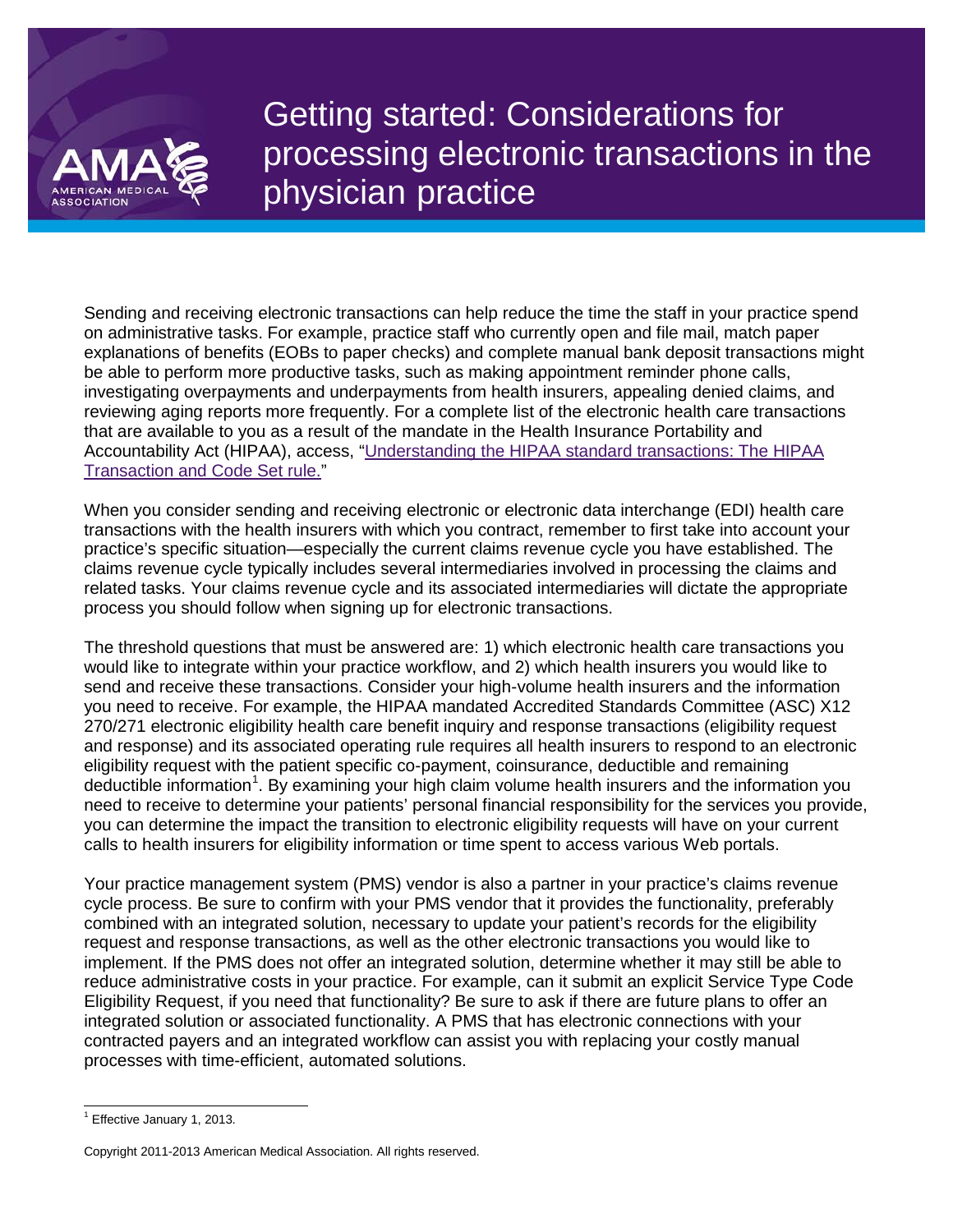Following are some common physician practice claims revenue cycle scenarios and the first steps for physician practices in those scenarios to take. Consider which of these scenarios most closely resembles your claims revenue cycle.

**Scenario 1:** Your practice has a PMS or electronic health record with an integrated PMS that sends and receives HIPAA-compliant electronic health care transactions, such as claims, eligibility and ERAs.

Your first step is to review the resources "Questions to ask a health insurer before enrolling in [an electronic transactions program"](http://www.ama-assn.org/resources/doc/psa/era-toolkit-full.pdf#page=5) to help obtain the information necessary to ensure a seamless transition to using electronic health care transactions.

**Scenario 2:** Your practice retains a health care billing service to compile and send claim submissions and monitor eligibility and ERAs.

Your first step is to review the resources "Questions to ask a billing service before enrolling in [an electronic transactions program"](http://www.ama-assn.org/resources/doc/psa/era-toolkit-full.pdf#page=10) to ensure that you obtain the information necessary for a seamless transition to using electronic health care transactions. Many billing services will assist you with electronic health care transaction enrollment, but be sure to also review your health insurer agreements carefully.

**Scenario 3:** Your practice has a PMS or hybrid electronic health record that sends and receives claims via a clearinghouse that translates the transactions into HIPAA-compliant transactions, such as claims, eligibility and ERAs, and sends the transactions to the health insurer or its intermediary.

Your first step is to review the resources "Questions to ask a clearinghouse before enrolling in [an electronic transactions program"](http://www.ama-assn.org/resources/doc/psa/era-toolkit-full.pdf#page=14) to ensure that you obtain the information necessary for a seamless transition to using electronic health care transactions. Many clearinghouses will assist you with enrollment, but be sure to also review your health insurer agreements carefully.

Physician practices that transition to sending and receiving electronic transactions, such as claims, eligibility and ERAs, typically experience increased efficiencies both in their own practices and for their billing services. Benefits include: quicker health insurer responses, fewer days in accounts receivable, less time spent on payment posting, reduced labor expenses, eliminating lost EOBs and missing checks, and fewer hassles that come with manual processes such as calling the health insurer and waiting on hold.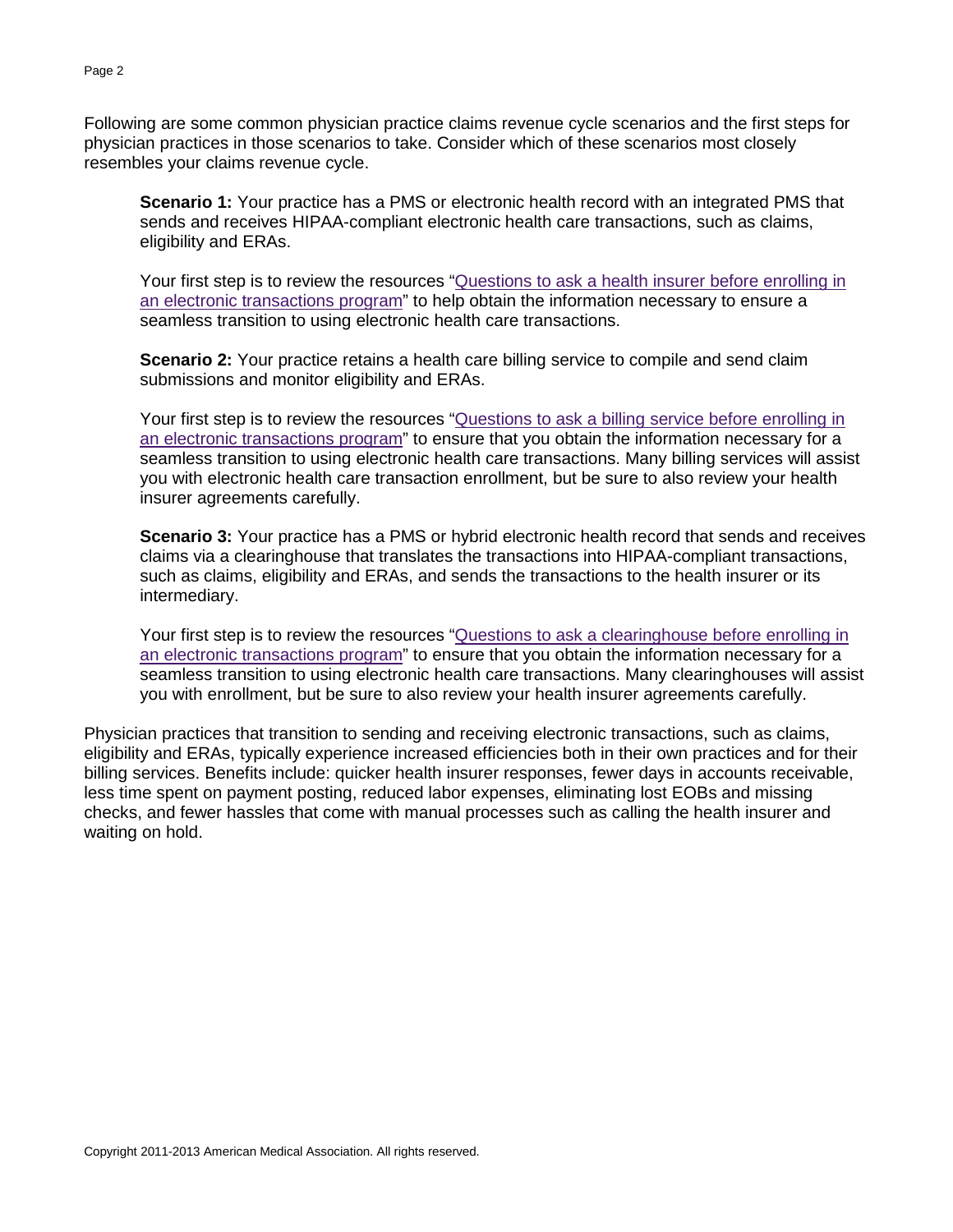<span id="page-8-0"></span>

The interim final rule with comment (IFC) [CMS-0024-IFC], " Administrative Simplification: Adoption of Standards for Health Care Electronic Funds Transfers (EFTs) and Remittance Advice," does not prohibit the use of other EFT payment options for healthcare claim payments, and health plans are not required to send health care EFTs through the Automated Clearing House (ACH) Network. Other options include wire transfer or virtual cards (not supported directly by the HIPAA administrative standards). However, health plans must certify they are compliant with the Healthcare EFT Standard and Operating Rules by January 1, 2014 and must deliver the Healthcare EFT Standard if it is requested by the provider [45 CFR 162.925]. As a physician practice, it is important that you have an understanding of each the most common EFT payment options, the features of each, and the costs to accept each payment option.

#### **Cost comparison of EFT payment options**

The costs used in the following chart are average costs based on publically available information. For actual costs to receive an ACH or Wire Transfer payment, please check with your financial institution. While the cost to accept virtual card payments is based on your agreement with your merchant processor, interchange fees between 1.9%-3+% of the payment amount typically apply, plus a per transaction fee.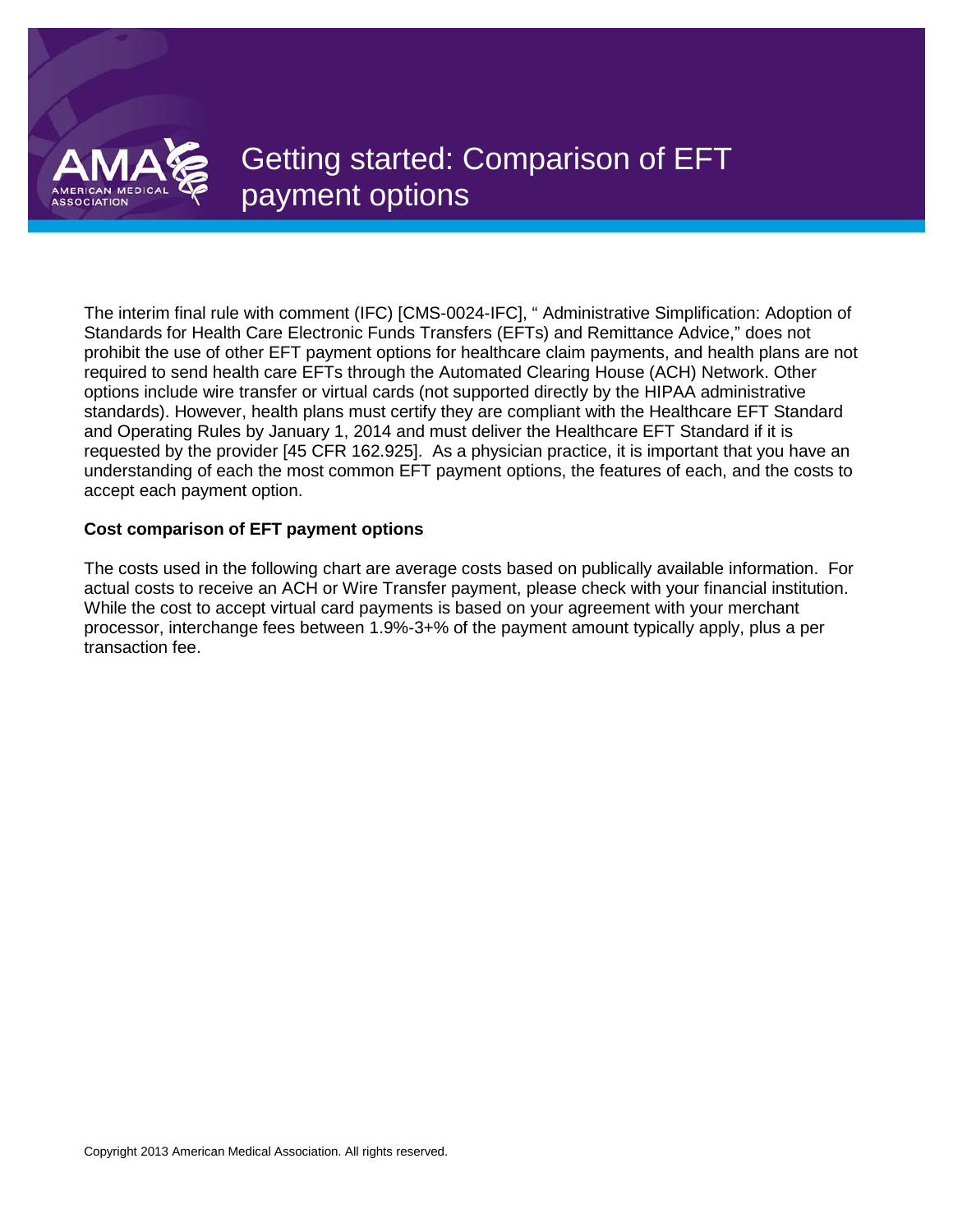|                                                                                              | <b>ACH</b>                                                                                                                                                                                                                                                    | <b>Virtual Card</b>                                                                                                                                                                         | <b>Wire Transfer</b>                                                                                                                                                               |
|----------------------------------------------------------------------------------------------|---------------------------------------------------------------------------------------------------------------------------------------------------------------------------------------------------------------------------------------------------------------|---------------------------------------------------------------------------------------------------------------------------------------------------------------------------------------------|------------------------------------------------------------------------------------------------------------------------------------------------------------------------------------|
| <b>Funds availability (as</b><br>measured from the time<br>that a plan initiates<br>payment) | Next day                                                                                                                                                                                                                                                      | 2-3 Business days<br>depending on card type<br>and agreement with<br><b>Merchant Card Processing</b><br>Provider<br>(funds deposited to Bank                                                | Same day (funds<br>irrevocable)                                                                                                                                                    |
| Average cost to receive<br>\$2,500 EFT payment                                               | \$0.34 (any payment<br>value)                                                                                                                                                                                                                                 | Account via ACH Network)<br>Percentage of total<br>payment plus a transaction<br>fee $^2$<br>Example - 3% interchange<br>fee on \$2,500 payment<br>and \$0.10 transaction fee<br>$= $75.10$ | \$10.73 (any payment<br>$value)^3$                                                                                                                                                 |
| Enrollment/acceptance                                                                        | Must have a bank account<br>One time with each health<br>plan                                                                                                                                                                                                 | Must have a bank account<br>and agreement with a<br>merchant card processing<br>provider, and point of sale<br>processing<br>system/terminal                                                | Must have a bank account<br>One time with each health<br>plan (account information<br>must be provided to each<br>health plan)                                                     |
| <b>Risk</b>                                                                                  | Very low risk with ACH<br>credit payment; FI can<br>support additional account<br>monitoring tools such as<br>debit filters or blocks                                                                                                                         | Higher risk with virtual<br>cards; card numbers<br>mailed or faxed have<br>information that can be<br>used by anyone with ability<br>to accept card payments<br>(Square, other options)     | Very low risk with<br>immediate payment                                                                                                                                            |
| <b>Manual processing for</b><br>each payment                                                 | None - automatically<br>deposited to bank account                                                                                                                                                                                                             | Each payment must be<br>manually entered into the<br>POS terminal by office<br>staff                                                                                                        | None - automatically<br>deposited to bank account                                                                                                                                  |
| <b>Reassociation with</b><br><b>Electronic Remittance</b><br><b>Information</b>              | Standardized inclusion of<br><b>TRN Reassociation Data</b><br>Segment in payment<br>(called the addenda<br>record)<br>Delivered by financial<br>institution after service is<br>established (must be<br>requested by the physician<br>as part of the service) | Not included with payment<br>Manual access to each<br>EOB through web portal                                                                                                                | No requirement to include<br><b>TRN Reassociation Data</b><br>Segment with payment<br>If included, can be<br>delivered by financial<br>institution after service is<br>established |

<span id="page-9-0"></span>j <sup>1</sup> *The Blue Book of Bank Prices 2012-13 published by Phoenix-Hecht -* 

<span id="page-9-1"></span><sup>&</sup>lt;u><https://www.phoenixhecht.com/treasuryresources/PDF/BBExecSumm.pdf></u><br><sup>2</sup> MasterCard[-](http://www.mastercard.com/us/merchant/pdf/MasterCard_Interchange_Rates_and_Criteria.pdf)<u>[http://www.mastercard.com/us/merchant/pdf/MasterCard\\_Interchange\\_Rates\\_and\\_Criteria.pdf](http://www.mastercard.com/us/merchant/pdf/MasterCard_Interchange_Rates_and_Criteria.pdf)<br><sup>3</sup> The Blue Book of Bank Prices 2012-13</u>

<span id="page-9-2"></span>

Copyright 2013 American Medical Association. All rights reserved.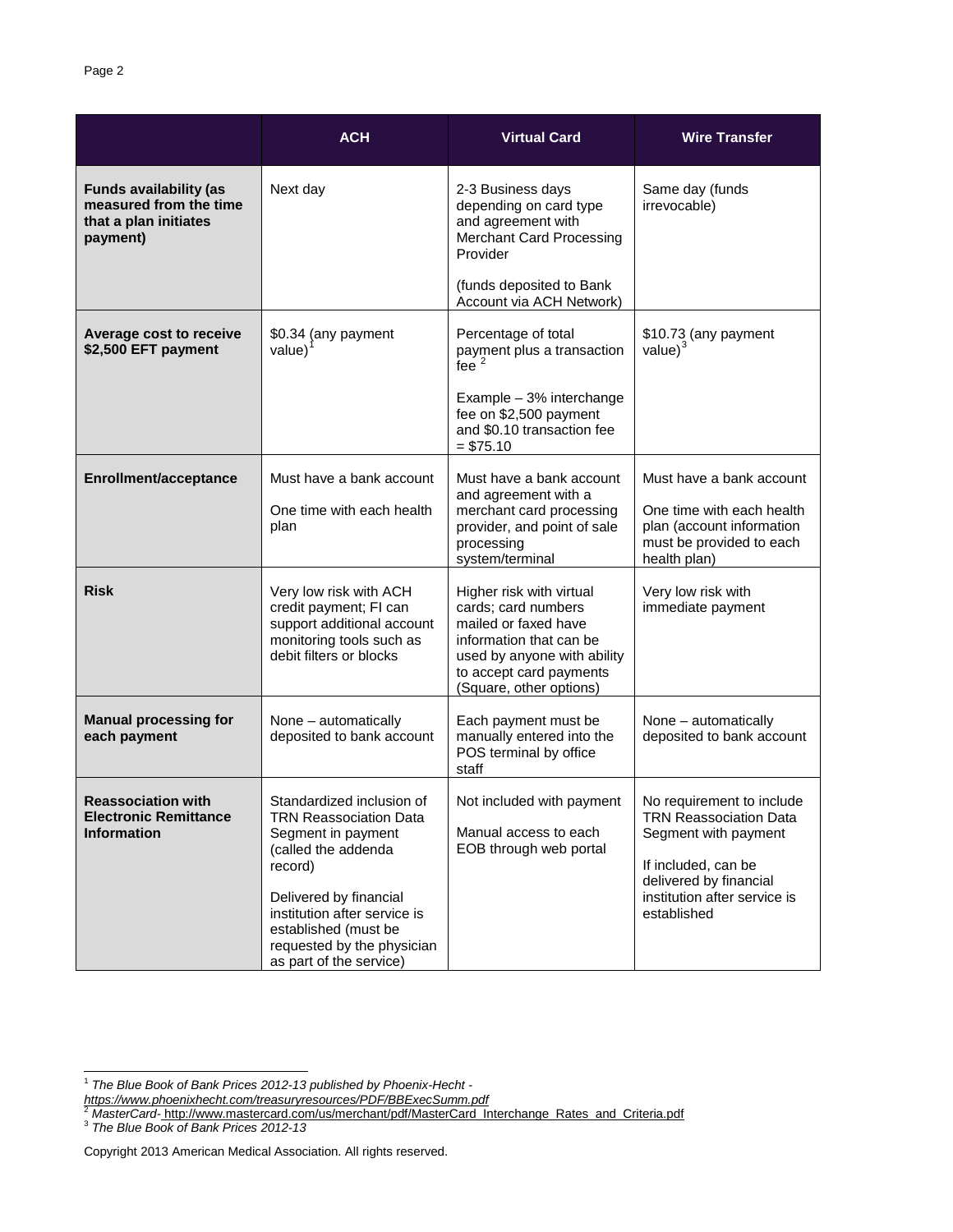<span id="page-10-0"></span>

Following are some important questions to discuss with your health insurer before signing an electronic funds transfer (EFT) agreement.

#### **1. Will I get paid faster than I would with traditional paper explanations of benefits (EOB) and checks?**

EFT is generally faster (as many as seven days in some cases) than mailed paper checks. Receiving EFT payments can reduce paperwork by automating manual processes, may also help to shorten your days in accounts receivable and reduce the risk of lost or stolen checks. Claims might be grouped by payee and sent weekly, while Medicare Advantage and HMO plans might be sent daily. Be sure to ask the health insurer what its payment cycle is when setting up your EFTs so you can anticipate the timing of the payment for each of your claims.

#### **2. Does the health insurer offer alternative ways to access electronic remittance advice (ERA)?**

If your practice is unable to receive the HIPAA-compliant 835 payment/remittance advice associated with your EFT payment, you should ask the health insurer whether there are alternative ways to access, download or view the ERA via the health insurer's Web site. Before signing an EFT agreement with a health insurer, determine how you will be able to access this information and make certain you set up a method of reconciling the EFTs to the ERAs received from the health insurer and your bank. Some health insurers will still send paper EOBs even if you are receiving the payments electronically. Whenever possible, it is a good idea to consider receiving ERAs instead of paper EOBs when you receive EFT payments. The health insurer enrollment process for ERAs may be a separate process from the EFT enrollment process.

#### **3. Will the health insurer notify your practice or billing service (whomever processes the posting of your payments) prior to EFT deposits?**

Some health insurers will send a free e-mail notification to the authorized party one day prior to the electronic payment being credited to your account.

#### **4. Will I be able to easily match and post payments to accounts?**

A trace number is required in the EFT addenda record. This trace number is used to link the ERA and EFT so you can match and post payments easily. Confirm that the health insurer includes the trace number in the EFT payment.

#### **5. Will I be able to access and view my transactions electronically?**

Ask whether the health insurer offers online access to your claims transactions so you can view the ERAs online, view and print EOBs if necessary, and monitor claims for follow up.

#### **6. Will I receive separate EFT/ERAs for each National Provider Identifier (NPI) that I bill under?**

Copyright 2011-2013 American Medical Association. All rights reserved. Some health insurers will issue a separate EFT/ERA for each billing or pay-to NPI number. Physicians billing with multiple NPIs may receive a separate EFT/ERA for each NPI. Ask the health insurer whether it has an "override" value to use on all your ERAs to reduce the number of payments generated. If you are using a billing service, make certain to check with them before designating any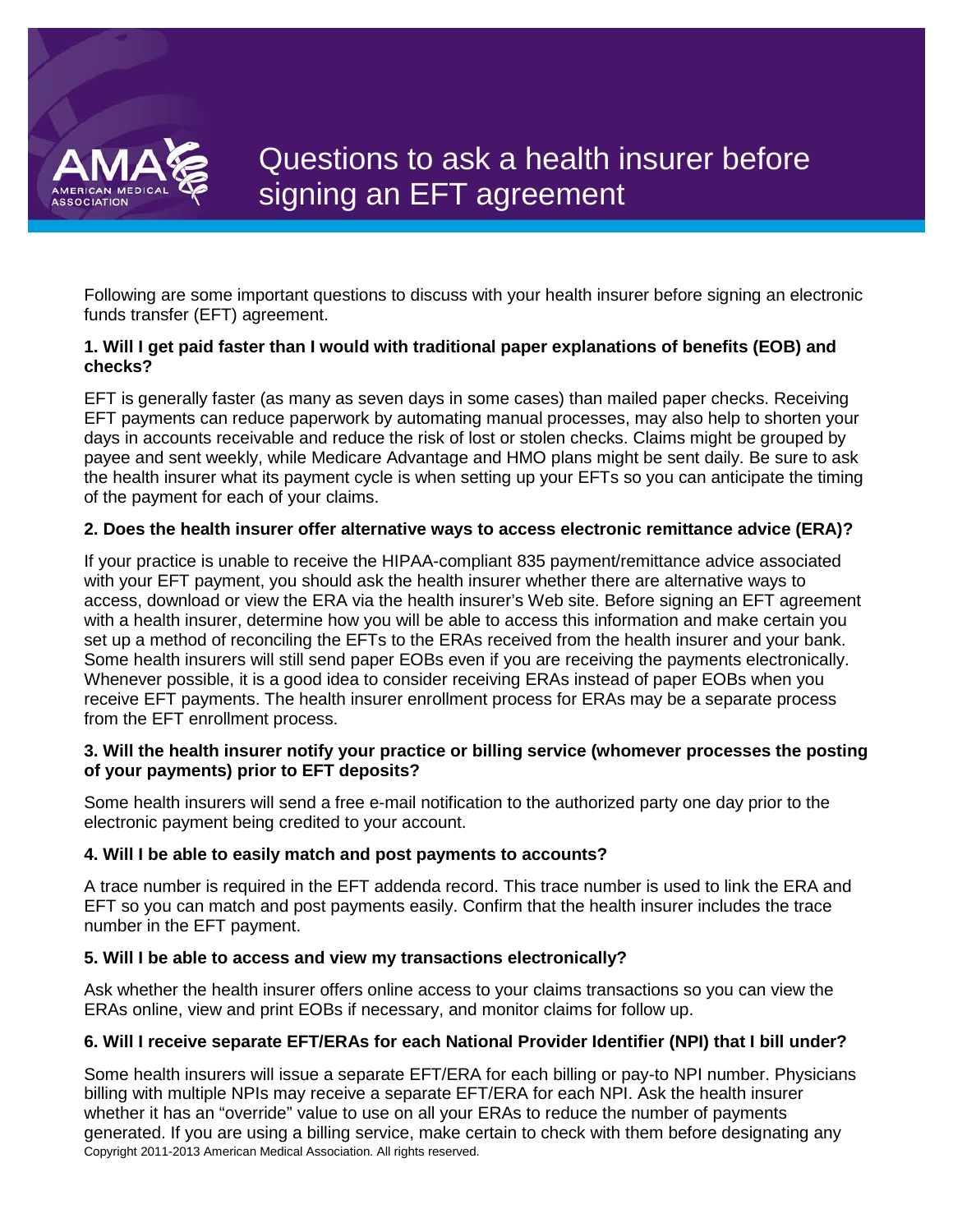overrides because you will want to ensure the posting protocol is manageable within the billing software. If you bill internally, make certain to check with your practice management software vendor.

#### **7. How will the health insurer recover overpayments?**

Be sure that the health insurer will only reverse an EFT under the circumstance of a duplicate or erroneous EFT. Ask the health insurer to clarify its policy on when it would debit your account.

#### **8. Will the health insurer apply service fees or other account debits?**

It is extremely important that you review the EFT agreement closely to determine whether it allows the health insurer to unilaterally apply service fees, refund requests or adjusting entries, or otherwise debit funds from your account. We encourage you to know up front how your bank will record these credit and debit entries to your account and whether your bank will charge you a fee for such entries or for debits that exceed the balance of your bank account. An EFT agreement that permits the health insurer to take adjusting entries, service fees or offsets out of your bank account may prevail over applicable regulatory requirements. However, the Medicare program does not allow Medicare carriers to take offsets from physicians' bank accounts.

For instance, Aetna's standard EFT agreement states:

"EFT and overpayment recovery—for example—Aetna's overpayment recovery process does not change once you enroll in EFT. We will only reverse an EFT deposit from your account in the instance of a duplicate or erroneous EFT. IF an electronic debit is unsuccessful, or for deposit only accounts, Aetna will pursue settlement via alternate measures."

The Centers for Medicare and Medicaid Services (CMS) states the following in their EFT agreement:

"I hereby authorize the Centers for Medicare and Medicaid Services (CMS) to initiate credit entries, and in accordance with 31 CFR part 210.6(f) initiate adjustments for any duplicate or erroneous entries made in error to the account indicated above. I hereby authorize the financial institution/bank named above to credit and/or debit the same to such account."

#### **9. How timely will payments be?**

You should ask the health insurer how timely EFT payments will be compared to check payments that are mailed to you. You can contact your state medical association and national medical specialty society for more information on your state's prompt payment laws, which may have differing payment time frames from the health insurer's EFT agreement, depending on whether claims are submitted electronically. AMA members can also easily look up their state's prompt pay laws in the [National Managed Care Contract Database.](http://www.ama-assn.org/go/nationalcontract)

#### **10. How are reprocessed claims handled?**

Ask how the health insurer reports reprocessed claims. Health insurers should report a reversal of the incorrect claim adjudication followed by the corrected adjudication. Be aware that sometimes these will show up in different ERA files (or on different paper EOBs).

#### **11. What is the health insurer's process for terminating an EFT agreement or opting out?**

Before signing an EFT agreement, you should understand an EFT agreement's termination notice requirements. Health insurers' termination notice requirements and procedures may vary.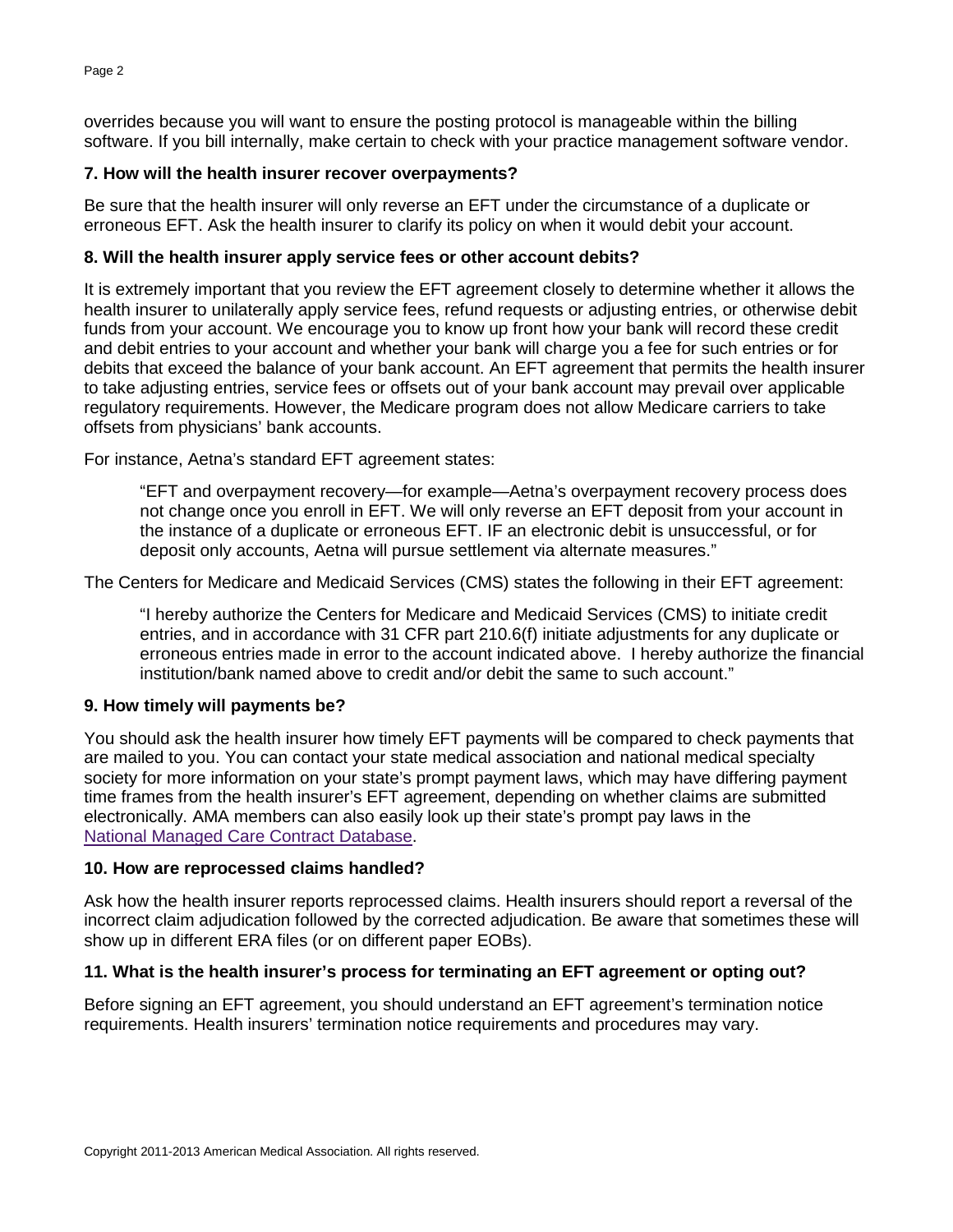<span id="page-12-0"></span>

Following are some important questions to discuss with your bank before signing an electronic funds transfer (EFT) agreement with a health insurer or trading partner.

**Credit:** An entry to the record of an account that represents the transfer or placement of funds into an account. Credits are associated with receiving revenue or payments. **Debit:** An entry to the record of an account that represents a transfer or removal of funds from an account. Debits are associated with reduction of revenue.

#### **1. Will I need to change my bank account?**

To participate in EFT, you can continue using your current bank account or create a new bank account. Whichever option you choose, you will need to provide the payer with your preferred bank account information as instructed in the EFT enrollment form and request fees, if any, associated with receiving the EFT transactions.

#### **2. What is a TRN— Reassociation Trace Number?**

The TRN— Reassociation Trace Number is an electronic data interchange (EDI) segment that the payer includes both the ERA and the ACH CCD+ (HIPAA mandated EFT format) Addenda Record that is forwarded to the bank. The EDI data segment used is the TRN – Reassociation Trace Number is designed to be a machine-readable number; the TRN Reassociation Trace Number is a series of numbers and asterisks, similar to what you see below:

#### TRN\*1\*12345\*1512345678\*999999999\

The TRN— Reassociation Trace Number on the ACH CCD+ Addenda Record should match the TRN number supplied on the corresponding ERA.

#### **3. How do I obtain the TRN— Reassociation Trace Number from my EFT to match my electronic remittance advice (ERA)?**

The TRN— Reassociation Trace Number is passed from the payer to the payer's bank and then to the physician practice's bank. The Healthcare EFT Standard requires that the TRN Reassociation Trace Number be included in the Healthcare EFT Standard Addenda Record. The payer is required to include the TRN data segment in the ERA 835 Transaction Set and the Addenda of the CCD+. Physician practices should contact their bank and request delivery of the ACH CCD+ Addenda Record information.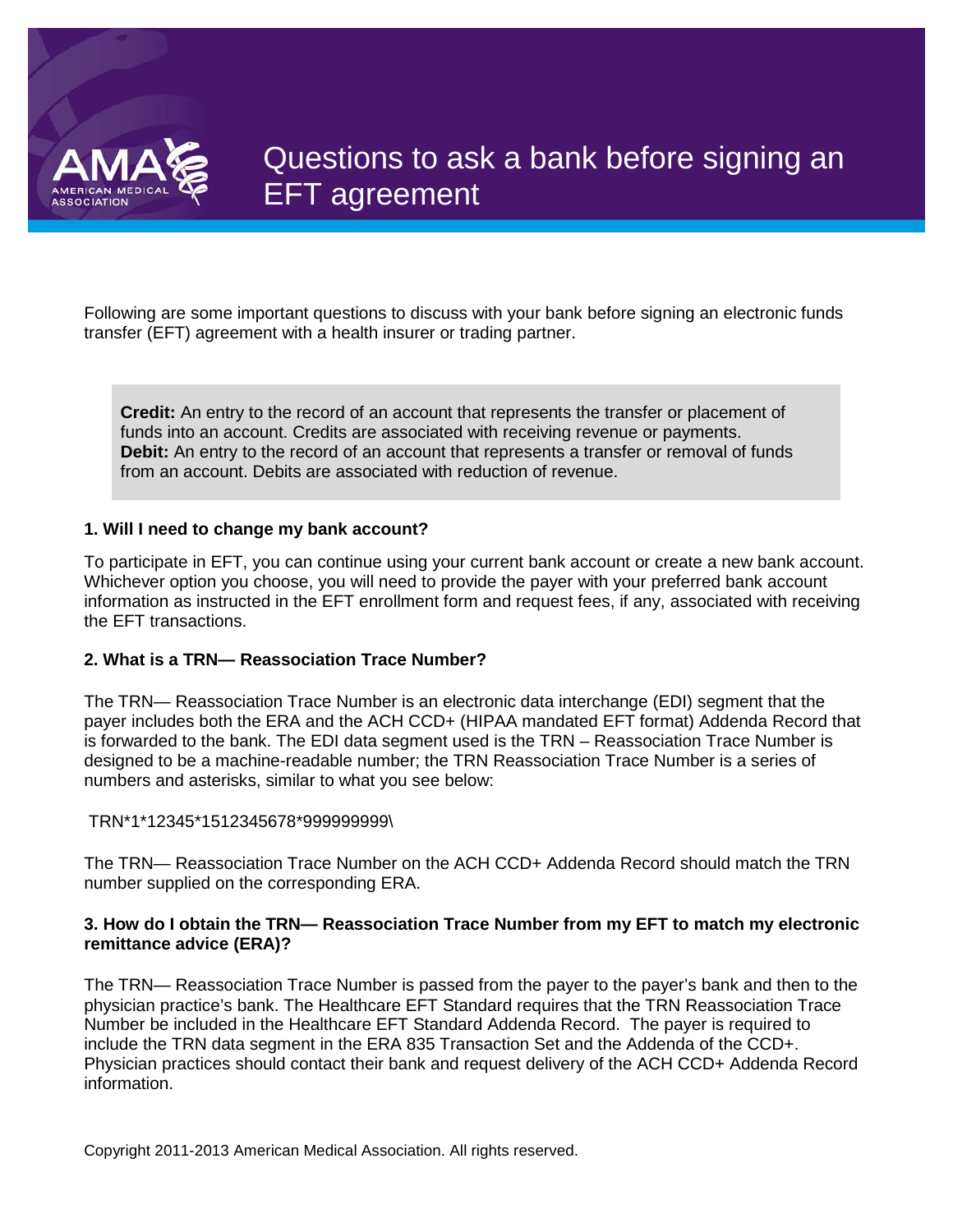Page 2

When choosing to participate in EFT, advise your bank where to send the ACH CCD+ Addenda record (record 7) information that includes the TRN— Reassociation Trace Number key and discuss options, and if any, associated fees.

#### **4. What safeguards does the bank offer for commercial and personal accounts receiving EFTs?**

Your bank should have detailed policies and procedures in place that protect the EFTs it receives. Make sure to get a copy of these policies and procedures and discuss them with your bank. Note that commercial and personal accounts are governed by different rules and regulations. The National Automated Clearing House Association's (NACHA) Operating Rules govern all EFTs that are sent over the Automated Clearing House (ACH) Network. Many financial institutions offer treasury or cash management services to prevent unauthorized or fraudulent debit transactions. Ask to speak to a cash or treasury management officer at your financial institution about services available to manage and protect your account.

#### **5. Are there options to protect against unauthorized ACH transactions?**

Most banks make provisions to protect your account from unauthorized debit transactions. Some common protections include:

**ACH debit "filter":** With this service, the bank automatically returns all ACH items to a designated account, except transactions that are pre-authorized by the customer. Some banks allow their customers to fine-tune their payment criteria based on maximum dollar amounts, exact dollar amounts and maximum number of occurrences. No customer intervention or review is necessary once this service is established.

**ACH debit block:** With this service, your bank blocks all debits from withdrawing monies and posting to your account. Be sure to ask your bank about fees for the debit blocking protection, which could be monthly or per transaction.

**ACH transaction review:** With this service, you are able to review and confirm ACH debit and credit transactions online. This type of service requires your practice to monitor these transactions daily, which can be more time consuming. However, it can be an excellent safeguard.

**ACH positive pay:** With this service, your practice can review ACH debits before they are posted. Your practice makes the decision to accept or return each individual debit. This requires vigilance on the part of your practice and same-day review. Ask your bank which of these services it offers.

> **Caution:** Agreements between the payer and your practice can supersede the protections your bank has put in place. Pay close attention to the enrollment provisions related to a payer's ability to debit your account. When in doubt, share the payer EFT agreement with your bank to determine whether your account protections will be waived through the agreement. If you are concerned that a particular payer can retrieve what they consider to be overpayments by simply debiting your bank account as stated above, share the agreement with the bank.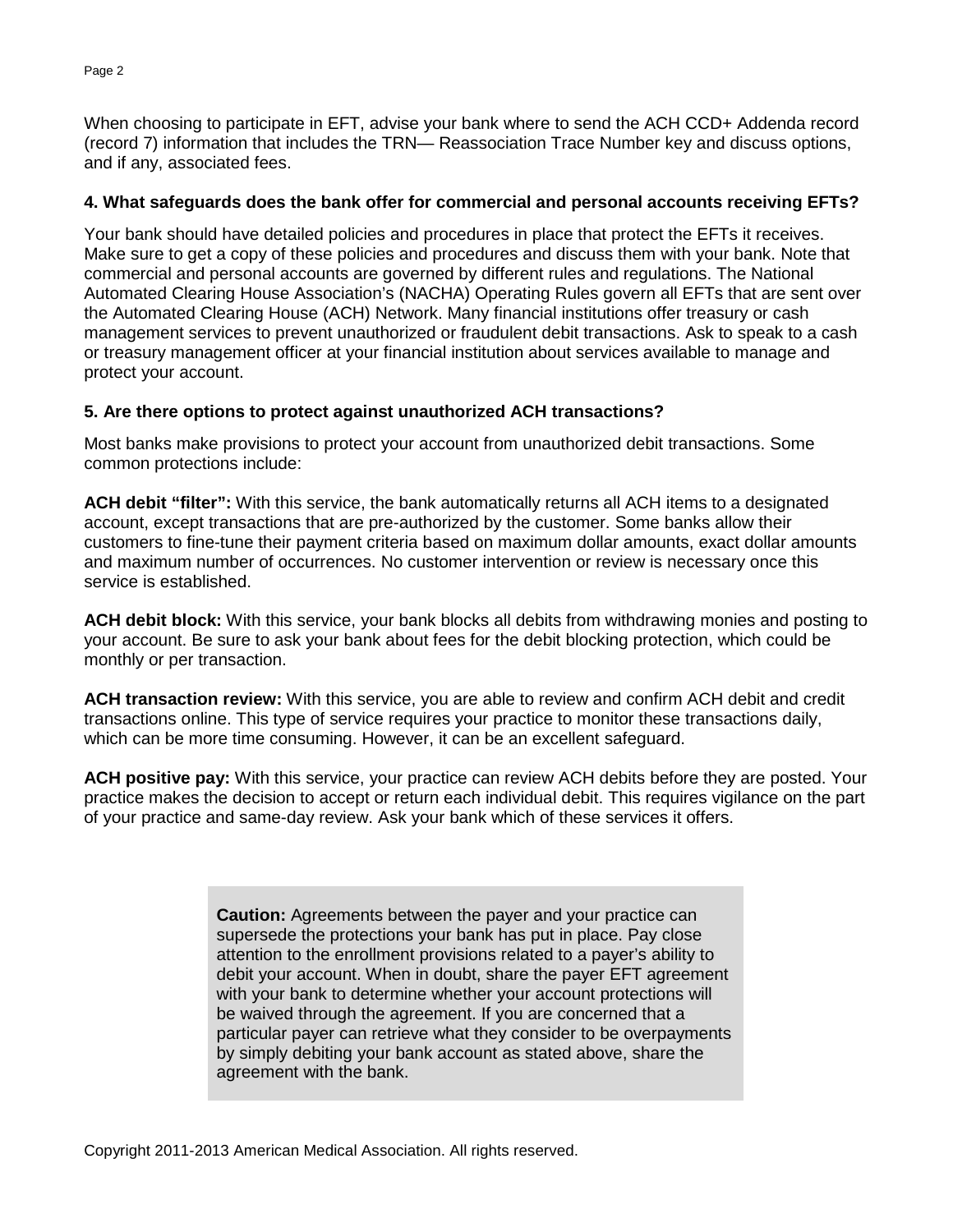#### **6. Can I review detailed information on specific transactions online?**

Your bank should offer your account balance and transaction history online. Check to see whether you will receive e-mail notifications and online alerts when there is activity on your account, including the types of features for each specific transaction. For example, one highly beneficial online feature is the ability to initiate stop-payment instructions and receive real-time confirmation.

#### **7. What options does the bank offer or recommend for a zero-balance account (ZBA)?**

With a ZBA, no balance is left in the account. A balance of zero is maintained by automatically transferring funds from a master account in order to cover checks when presented. Physician practices that choose to use a ZBA can write checks from the ZBA account, and the monies are removed from an associated funding "savings" account. In the past, these accounts were used for payroll transactions, since payroll companies have come into the financial market, they are not commonly used. ZBA accounts do not offer protection from unauthorized ACH debit transactions. Funds will be pulled from the master account to cover all debits (check or ACH) presented on the ZBA account.

#### **8. What options does the bank offer or recommend for a sweep account?**

A sweep account is one with a balance that earns interest. With this kind of bank or brokerage account, the available cash balance is routinely transferred into an investment that bears interest. Sweep accounts are generally used for large balances that earn enough interest to off-set associated flat fees for account maintenance, which can range between \$150 and \$200 per month. They are called "sweep" accounts because the balance is swept into investment instruments such as Eurodollar investments, money market accounts and mutual fund accounts. Sweep accounts do not offer protection from unauthorized debit transactions. All debits (check or ACH) presented on the sweep account will be funded before the excess funds are transferred or "swept" into the overnight investment account.

#### **9. Does the bank offer account analysis?**

Account analysis is a statement or invoice for services that a financial institution provides to its commercial customers, specifying services provided, volumes of transactions processed, and charges assessed or compensating balances required to offset the fees owed.

#### **10. What other services may a bank offer that could assist with my cash management?**

EFT is a part of a broader sound cash management process. If your practice does not accept ERAs and EFT, a bank may offer services to streamline your cash management process, such as lock box services for all payments, converting paper payments from patients through the mail to ERAs, converting paper EOBs to ERAs and balancing activities for the files your practice sends. EFTs and lock box services minimize employee theft, are often less expensive than the historical manual processes and lower days in accounts receivables. You will also need a business associate agreement if the bank is processing personal health information in the lock box.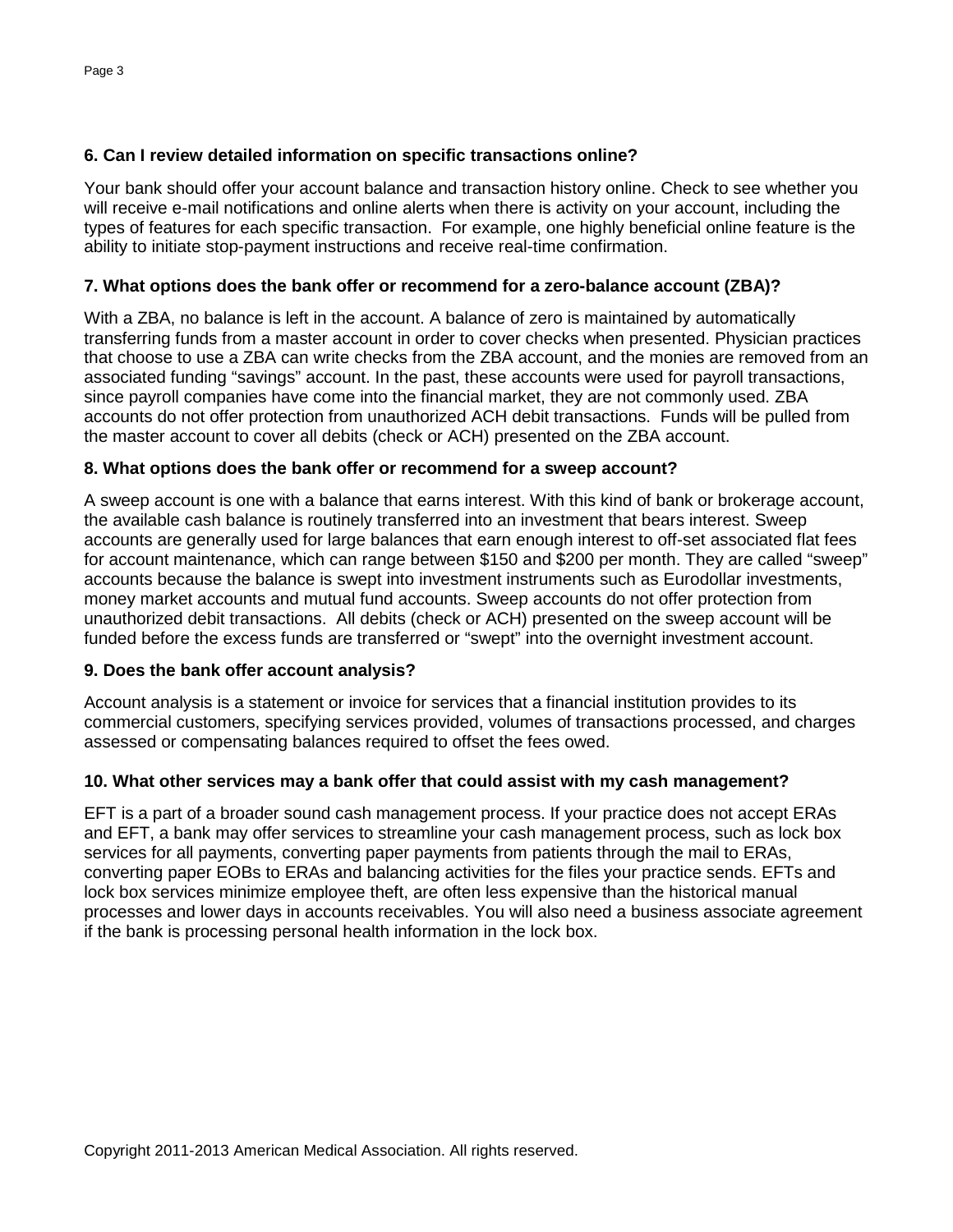<span id="page-15-0"></span>

If you have an agreement with a billing service to perform your practice's accounts receivable function, you will need to coordinate your participation in a health insurer's electronic funds transfer (EFT) program with your billing service. Following are some important questions to clarify with your billing service before signing an EFT agreement with a health insurer.

#### **1. Will my billing service help me receive EFT payments and electronic remittance advices (ERA)?**

Physician practices that transition to sending and receiving electronic transactions, such as EFTs and ERAs, typically experience increased efficiencies not only for their own practice but also for their billing services. These benefits include:

- Fewer days in accounts receivable
- Less time spent on payment posting
- Decreased labor expense
- Elimination of lost EOBs and paper checks
- Fewer headaches associated with manual processes
- Less time to put the money in your account
- Reduced risk of lost or stolen checks
- Quicker turnaround time for filing to secondary payers

#### **2. How do I initiate the EFT process with each of my contracted health insurers?**

Your contracted billing service should be able to assist you in the EFT enrollment process for your contracted health insurers.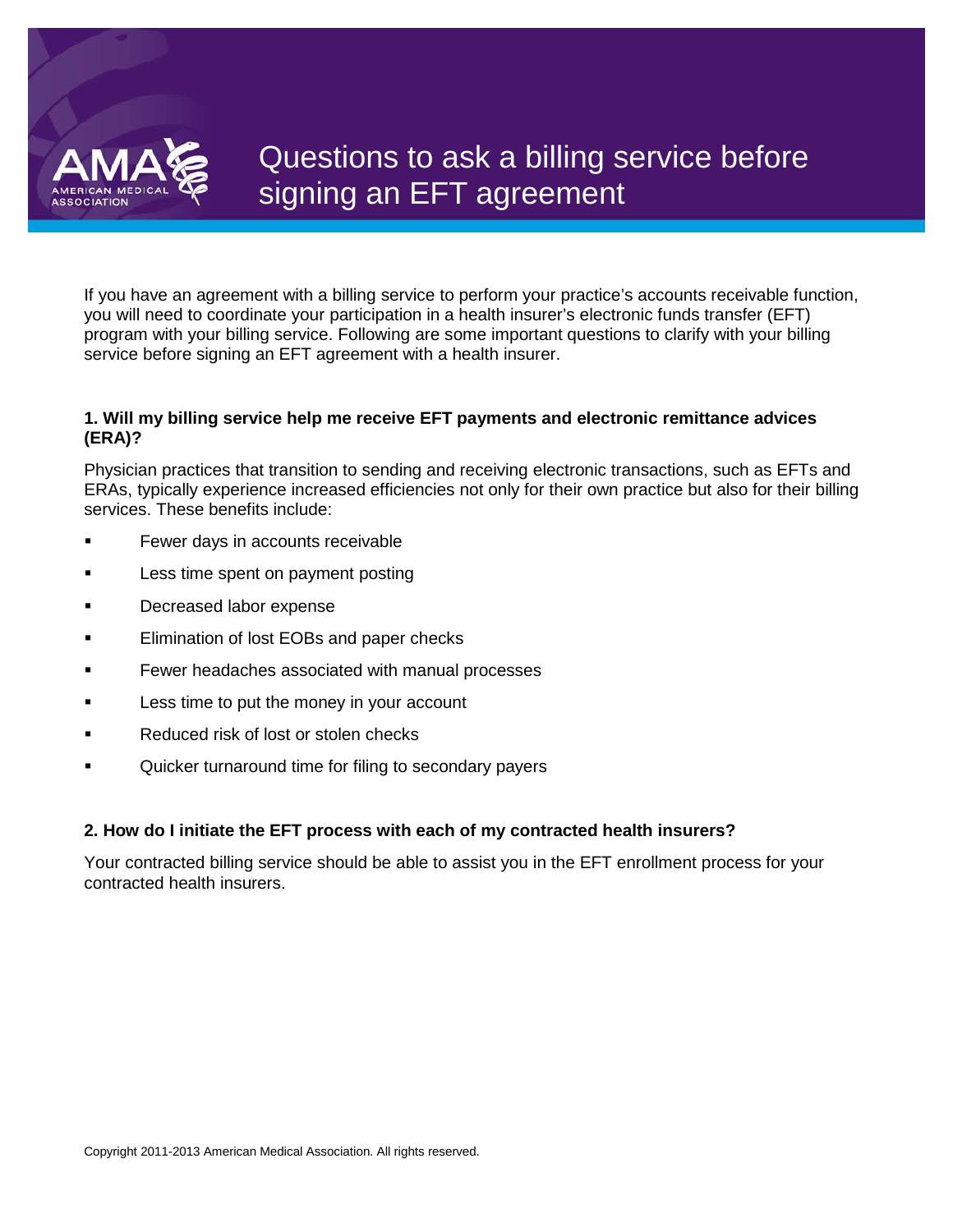**Caution:** Agreements entered into with health insurers can supersede the protections your bank has put in place. When in doubt, share your EFT agreement with your bank to determine whether your bank account protections will be waived through the agreement with the health insurer.

If you are concerned that a particular health insurer may be able to retrieve what they consider overpayments by simply debiting your bank account as stated above, share the agreement with your bank to determine what protections, if any, are available.

Keep in mind that a health insurer that previously reduced your next claim payment by an amount it believed was an overpayment without advanced notice when you received payments by paper check could similarly reduce the next claim payment arriving by EFT. Several states offer protection against auto take-backs without appropriate notice. Contact your state medical association for your state laws and provisions. AMA members can also visit [www.ama-assn.org/go/nationalcontract](http://www.ama-assn.org/go/nationalcontract) to access the National Managed Care Contract Database to look up relevant state laws and provisions.

#### **Additional EFT resources**

Consult the resource ["Questions to ask a bank before signing an EFT agreement"](#page-12-0) before enrolling in a health insurer's EFT program.

#### **3. How do I make sure the health insurer submits the ERAs for EFT payments through my billing service?**

Once your practice decides to send and receive ERAs and EFTs, then you are required to complete a new set of electronic data interchange (EDI) enrollment forms for each governmental payer and private health insurer. Your billing service has a unique "submitter identifier" that must be linked to your provider billing numbers in order to submit claims electronically and receive ERAs on your behalf. This will indicate to the various health insurers and clearinghouses that the ERAs should be redirected to the identified billing service. In some cases, you might choose to receive the ERAs and EFT payments directly and then forward the information to your billing service.

If you currently receive payments to your practice location and you are not sure you want your billing service to be able to access payments, you do not need to change this process. Some physician practices are concerned about billing service "stability" and like receiving both the ERAs and payments directly and then providing that information to the billing service so they can post payments.

Some physician practices use a lock box to accept payer check payments. A lock box is typically an address with your bank to which payments are sent, and the bank then posts these payments to your account. If your practice currently uses a lock box, you should discuss with both your bank and your billing service the most optimal way to continue as you move to EFTs. However, you may choose to retain your lock box for patient payments, especially if your practice is located in a crime-prone area and you do not want checks mailed to your office.

#### **4. How will I be able to access the ERAs from the health insurer?**

Talk with both your billing service and the health insurer to determine all the available ways they can provide access to the ERAs. Make sure you know how your practice will be able to access this information and integrate it into your practice work flow before signing an EFT agreement with a health insurer.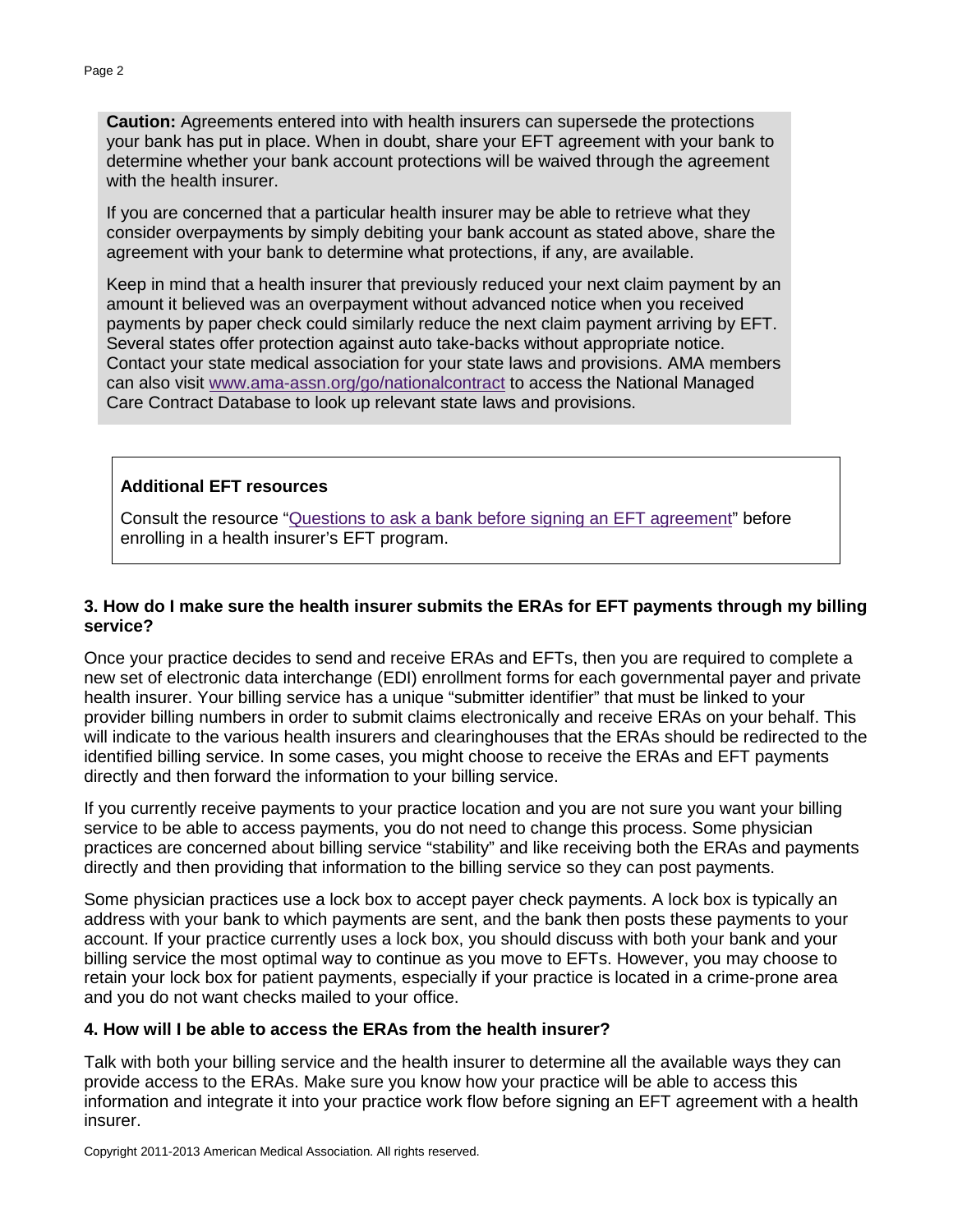#### **5. Will the billing service charge any additional costs or fees?**

Many billing services include this service as part of their standard billing fee. However, some companies may charge a small administrative fee for handling the application process. The most common fee structures billing services use is a percentage of gross collections, a flat per-claim fee or a combination of the two. Additional administrative or accounting services are often offered at a flat hourly rate or monthly retainer.

- If charging a percentage of collections, the billing service would probably only charge a percentage for claims that the billing service directly assisted in collecting payment.
- If the billing service charges a percentage of total practice collections, it is a percentage of not only what the billing service collects but also of co-pays, deductibles and other monies collected at your practice.
- Be sure to ask your billing service up front whether there are any additional fees for EFT/ERA set up and understand the turnaround time for setting up each of the applications.
- Make certain that a reconciliation process is in place between you and your billing service to ensure that what is receive in your bank account is received at the billing service in the form of an ERA.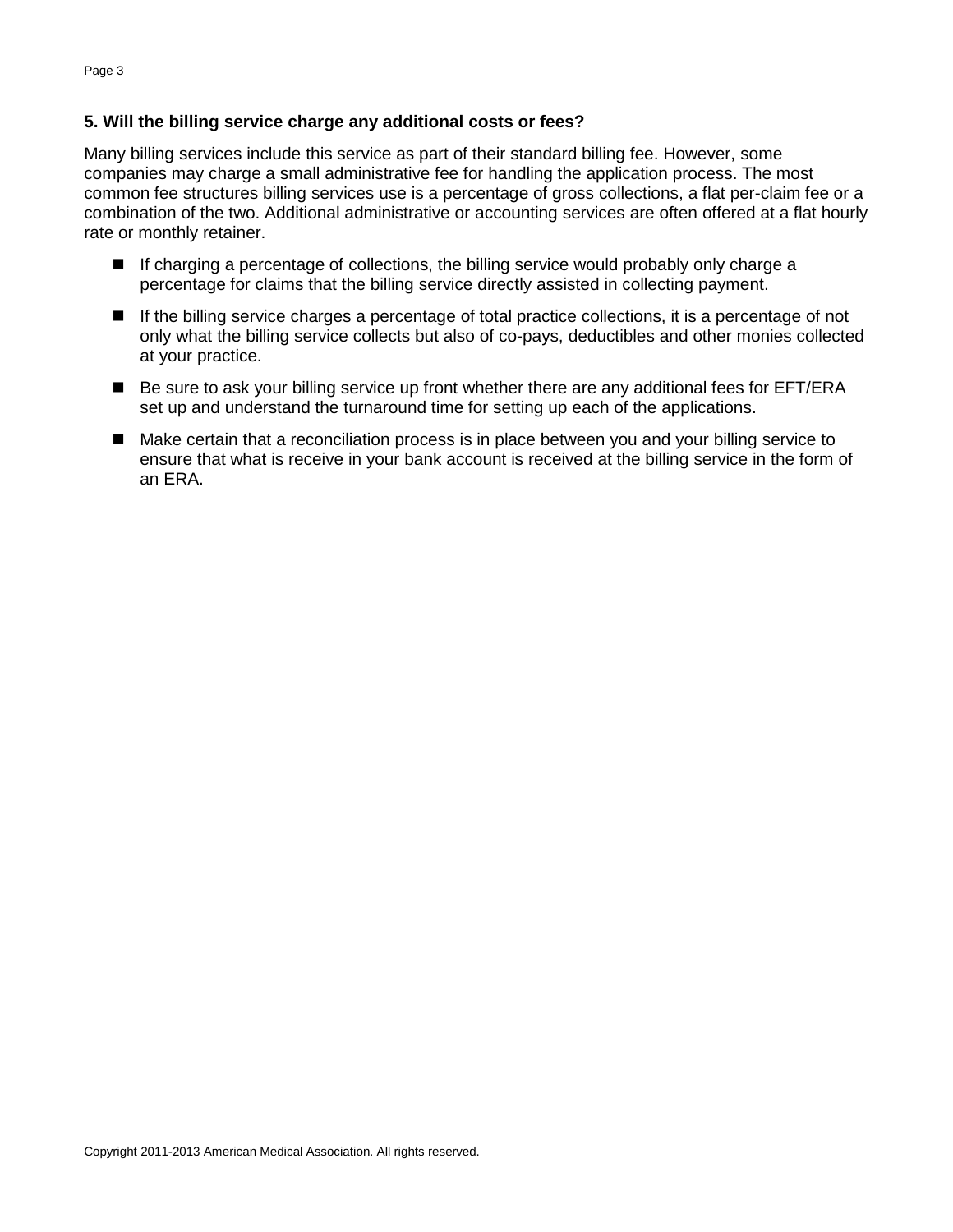<span id="page-18-0"></span>

If you have an agreement with a clearinghouse to submit and receive your practice's electronic transactions, you will need to coordinate with that entity if you desire to participate in a health insurer's electronic remittance advice (ERA) and electronic funds transfer (EFT) program. Following are some important questions to clarify with your clearinghouse before signing an EFT agreement with a health insurer.

#### **1. How do I initiate the ERA/EFT process with each of my contracted health insurers?**

Your practice's contracted clearinghouse will be able to assist you with the ERA enrollment process with your contracted health insurers. Some clearinghouses will be able to assist you with your EFT enrollment process as well, regardless of whether they will be directly receiving the EFT payment. If your clearinghouse is unable to assist you with EFT enrollment, you will need to contact the health insurer directly for its preferred EFT enrollment process. If you also contract with a billing service, it is best to contact the billing service for assistance as well.

> **Caution:** Agreements entered into with health insurers can supersede the protections your bank has put in place. When in doubt, share your EFT agreement with your bank to determine whether your bank account protections will be waived through the agreement with the health insurer.

If you are concerned that a particular health insurer may be able to retrieve what they consider overpayments by simply debiting your bank account as stated above, share the agreement with the bank to determine what protections, if any, are available.

Keep in mind that a health insurer that previously reduced your next claim payment by an amount it believed was an overpayment without advanced notice when you received payments by paper check could similarly reduce the next claim payment arriving by EFT. Several states offer protection against auto take-backs without appropriate notice. Contact your state medical association for your state laws and provisions. AMA members can also visit [www.ama-assn.org/go/nationalcontract](http://www.ama-assn.org/go/nationalcontract) to access the National Managed Care Contract Database to look up relevant state laws and provisions.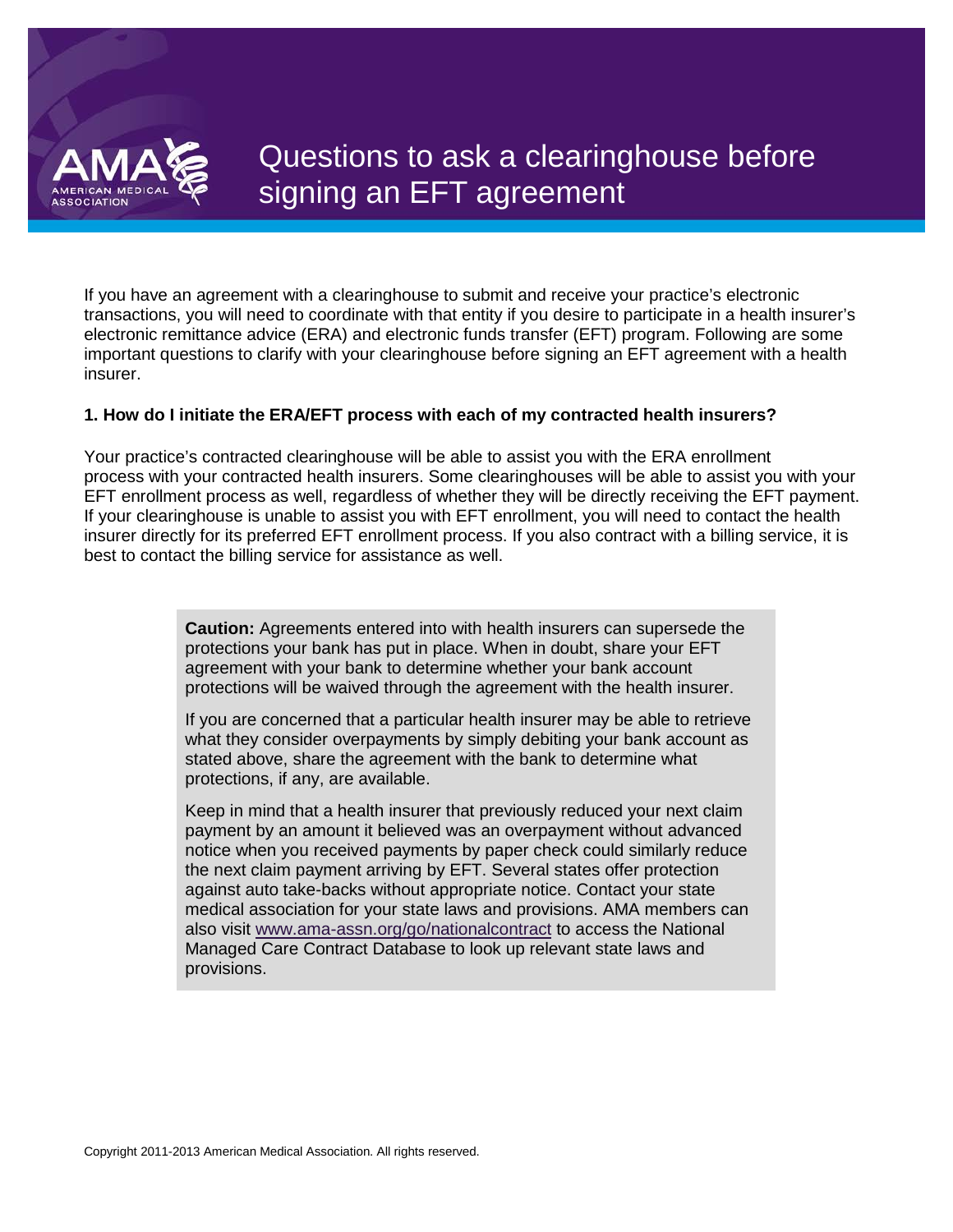Consult the resources ["Questions to ask a bank before signing an EFT agreement](#page-12-0)" and ["Questions to ask a billing service before signing an EFT agreement"](#page-15-0) for additional information you should discuss with your bank and billing service.

## **2. How do I make sure the health insurer submits the electronic remittance advices (ERAs) for EFT payments through my clearinghouse?**

Once your practice decides to send and receive ERAs and EFTs, then you are required to complete a new set of electronic data interchange (EDI) enrollment forms for each governmental payer and private health insurer. Your clearinghouse has a unique "submitter identifier" that must be linked to your provider billing numbers in order to submit claims electronically and receive ERAs on your behalf. This will indicate to the various payers and clearinghouses that the ERAs should be redirected to the identified clearinghouse.

# **3. How will I be able to access the ERAs from the health insurer?**

First you must understand how receiving EFTs and ERAs will affect your work flow. Then you should determine how and who should receive the HIPAA-compliant 835 payment/remittance advice transactions from the health insurer. Talk to your clearinghouse and the health insurer to determine all the available ways they can provide access to the ERAs. Make sure you know your practice will be able to access this information and integrate it into your practice work flow before signing an EFT agreement with a health insurer.

# **4. Will the clearinghouse charge any additional costs or fees?**

Typically, clearinghouses charge physician practices for their services. General fees can include a start-up fee, monthly flat fee and/or per-claim transaction fee based on the volume of your claims. The clearinghouse might introduce new features, so you should confirm which services—such as EFT transactions—are included in the contracted fees. New features could include inquiries for eligibility and claims status as well as secondary billing services. Ask whether the clearinghouse offers a "trial period." In addition, be aware that clearinghouses generally charge payers a monthly flat fee and/or a claim transaction fee based on volume. Be sure to consider any associated costs for support services.

# **5. Will I need to change my bank account?**

To participate in EFT, you can continuing using your current bank account or create a new bank account. Whichever option you choose, you will need to provide the health insurer with your preferred bank account information as instructed in the EFT enrollment form.

# **6. How are overpayments addressed with EFT?**

If you are concerned that a particular health insurer may be able to retrieve what they consider overpayments by simply debiting your bank account as stated above, share the agreement with the bank to determine what protections, if any, are available.

Keep in mind that a health insurer that previously reduced your next claim payment by an amount it believed was an overpayment without advanced notice when you received payments by paper check could similarly reduce the next claim payment arriving by EFT. Several states offer protection against auto take-backs without appropriate notice. Contact your state medical association for your state laws and provisions.

Copyright 2011-2013 American Medical Association. All rights reserved. AMA members can also visit [www.ama-assn.org/go/nationalcontract](http://www.ama-assn.org/go/nationalcontract) to access the National Managed Care Contract Database to look up relevant state laws and provisions.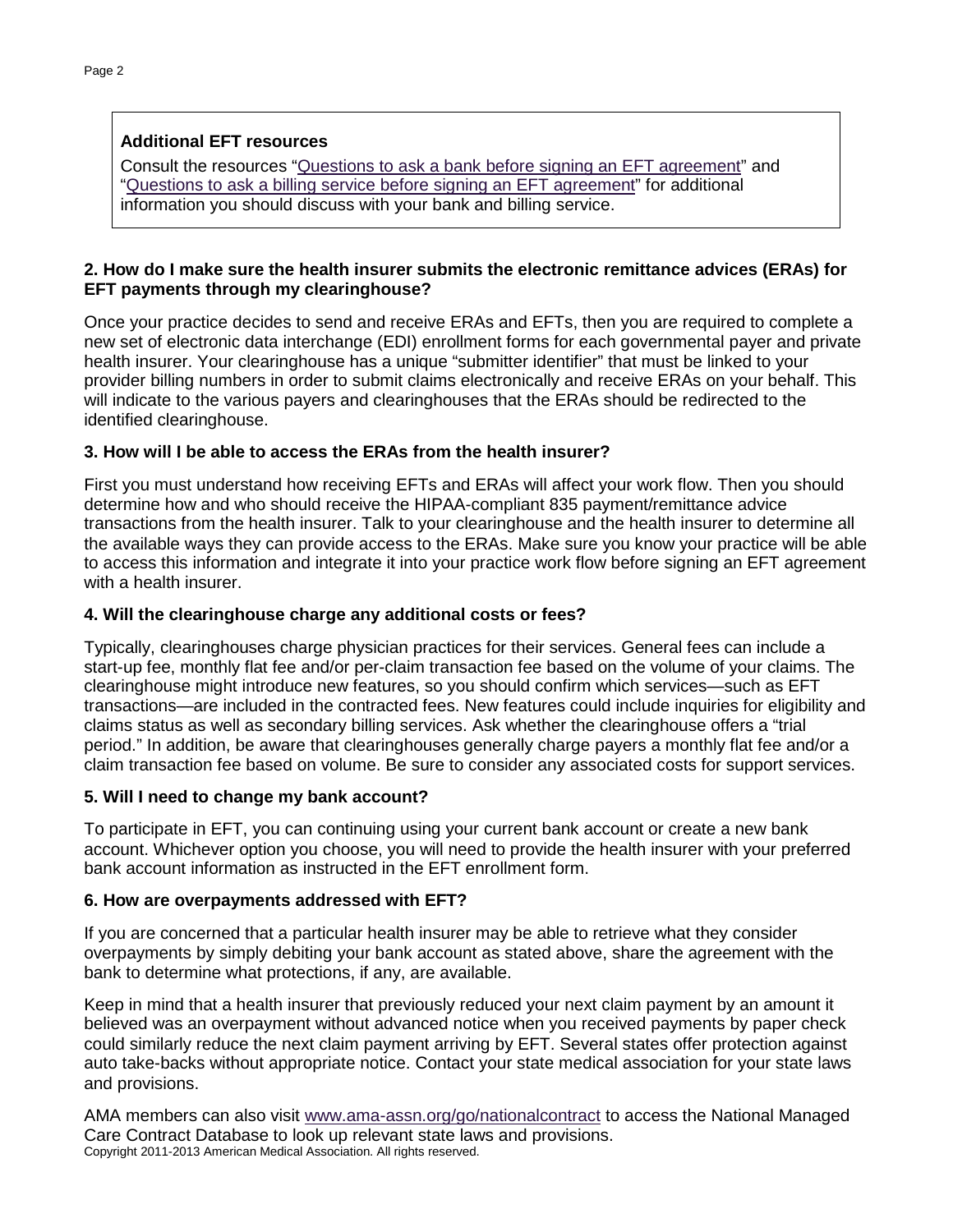#### **7. What is the average time lag between the receipt of an ERA and the posting of the EFT payment to my bank account?**

The average time between the receipt of an ERA and the posting of the EFT into your bank account can vary depending on each payer's and your bank's business practices. Your practice's contracted clearinghouse will be able to assist you in understanding the typical EFT delivery processing timelines by payer. This information may be available in the clearinghouse's enrollment information. Otherwise, be sure to discuss directly with the clearinghouse and/or payer to determine how this average time lag will affect your practice work flow.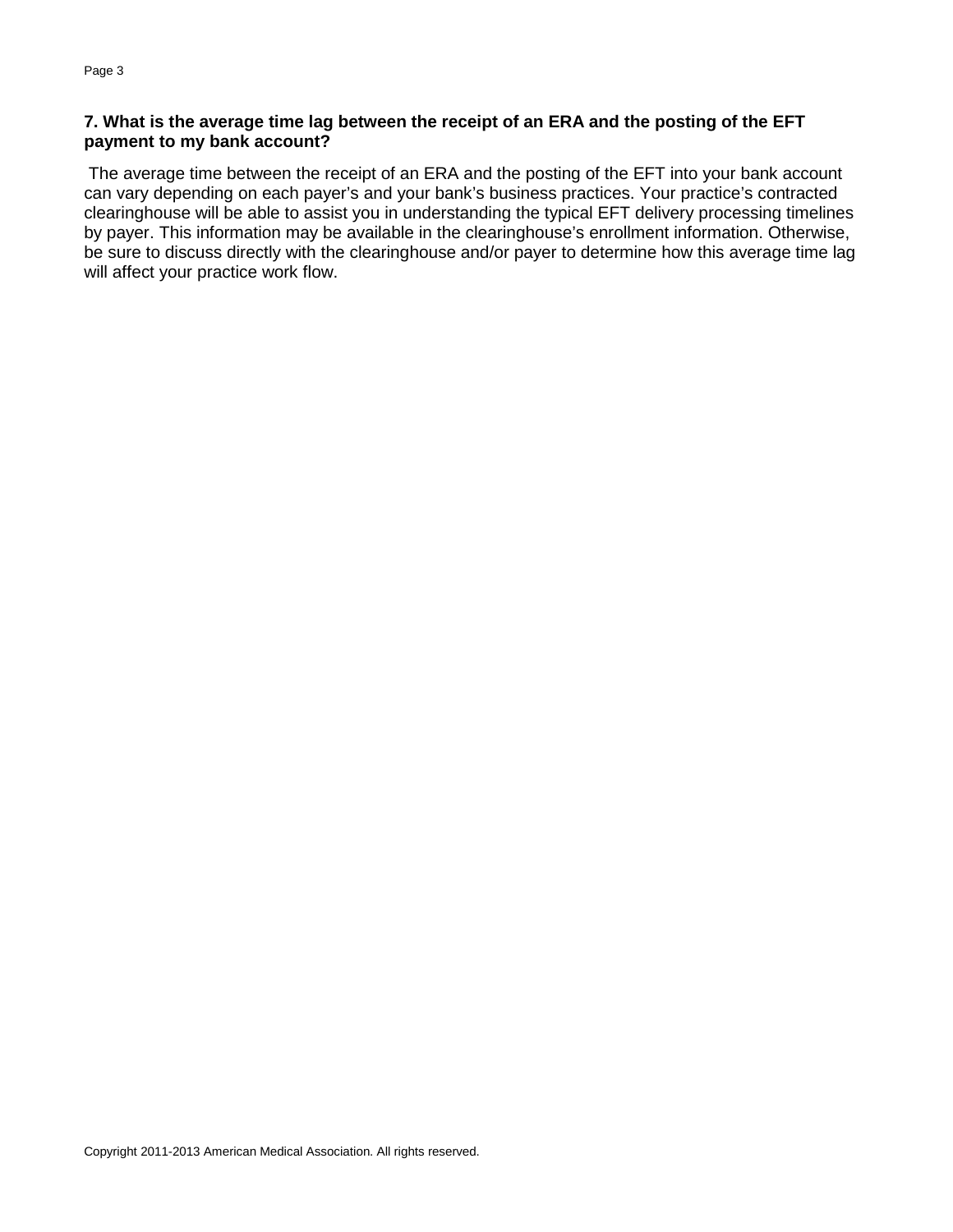<span id="page-21-0"></span>

# **Information technology solutions: Consider the potential savings**

The potential elimination of manual processes with the introduction of information technology (IT) solutions could allow physician practice staff to increase their focus on auditing, appeals, and collection of claim payments from health insurers. By streamlining the manual processes, you can ensure that practice staff can perform revenue-enhancing functions, such as making sure the appropriate payment for providing medical services and procedures is received from patients and health insurer.

#### **Potential savings for the physician practice**

A Milliman USA study projected potential savings per electronic transaction for a typical physician practice. The breakdown of this estimated savings is shown in Figure 1. Several factors will affect the actual savings versus the potential savings for a physician practice, including the number of electronic claims submissions and number of electronic transactions.

| Figure 1: Potential savings for the physician practice |                                               |       |                                   |
|--------------------------------------------------------|-----------------------------------------------|-------|-----------------------------------|
| <b>Transaction</b>                                     | Savings per transaction Transactions per year |       | <b>Estimate annual</b><br>savings |
| Claims                                                 | \$3.73                                        | 6,200 | \$23,126                          |
| Eligibility                                            | \$2.96                                        | 1,250 | \$3,700                           |
| Referrals                                              | \$6.23                                        | 1,000 | \$6,230                           |
| Pre-authorizations                                     | \$8.71                                        | 200   | \$1,742                           |
| Payment posting                                        | \$1.48                                        | 6,200 | \$9,176                           |
| Claim status                                           | \$3.33                                        | 620   | \$2,064.50                        |

Source: *Electronic Transaction Savings Opportunities for Physician Practices*, Milliman USA, revised Jan. 2006.

#### **Potential savings for the health insurer**

Health insurers may also realize savings from conducting electronic transactions. [Figure 2](#page-22-0) reveals the potential savings for a typical health insurer from every transaction that is electronically submitted, processed and adjudicated by the health insurer. The actual savings a health insurer realizes will vary.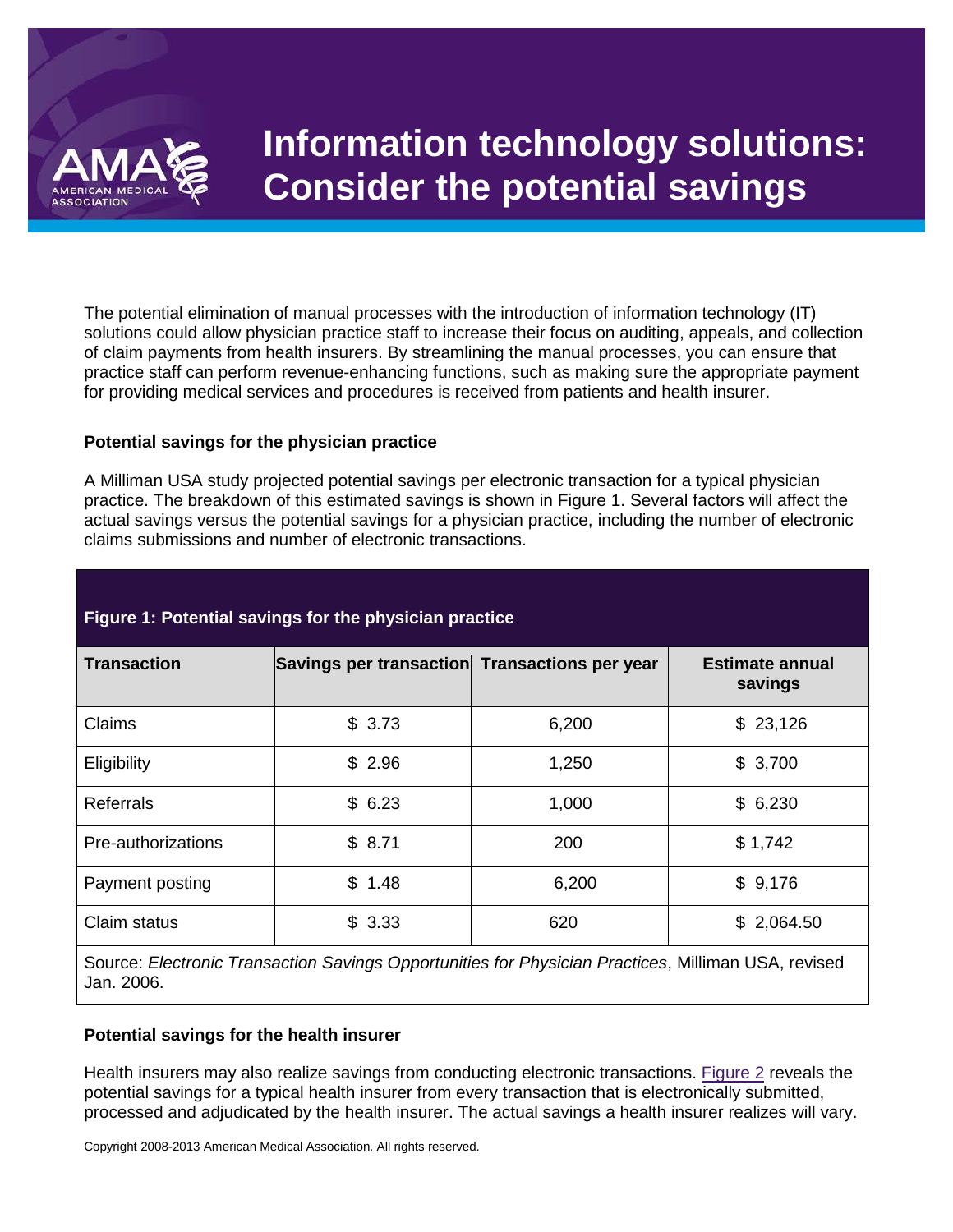Practice management systems, billing services, clearinghouses and other intermediaries may have the capabilities to conduct electronic standard transactions. The use of electronic connectivity may translate into real-time claim auto-adjudication, eligibility verification, referrals, and pre-authorizations, as well as other important transactions that occur between the physician practice and the health insurer. The American Medical Association (AMA) encourages electronic connectivity for claims transactions and fully supports the development, adaptation and implementation of national health technology standards.

## <span id="page-22-0"></span>**Figure 2: Potential savings for the health insurer**

| <b>Transaction</b>                           | Average cost per claim |                   |                |
|----------------------------------------------|------------------------|-------------------|----------------|
|                                              | Paper                  | <b>Electronic</b> | <b>Savings</b> |
| Claims                                       | \$2.20                 | \$1.14            | \$1.06         |
| Eligibility verification                     | \$3.19                 | \$0.75            | \$2.44         |
| Referrals/preauthorization                   | \$2.54                 | \$1.04            | \$1.50         |
| Remittance advice/explanation<br>of benefits | \$0.81                 | \$0.38            | \$0.43         |
| Claim status                                 | \$3.19                 | \$0.38            | \$2.81         |

Source: "Electronic Transactions between Payors and Providers: Pathways to Administrative Cost Reductions in Health Insurance," John. L. Phelan, PhD., Milliman, Inc., May 2010

#### **Information technology solutions**

Following is a sample of some of the IT solutions currently available to help physician practices streamline their manual processes. The costs associated with implementing IT solutions can range from a few thousand to several thousand dollars. We encourage your practice to establish an IT solutions assessment team to analyze your practice's current work flow and gather recommendations from other physician practices to begin the process of requesting proposals from vendors that meet your practice specifications. After completing these steps, you should determine whether the time is right to begin automation of some or all of your practice's manual processes.

#### **Appointment reminder**

Patient reminders of upcoming appointments

#### **Appointment scheduling**

- Schedule patient appointments electronically
- Schedule recurring appointments electronically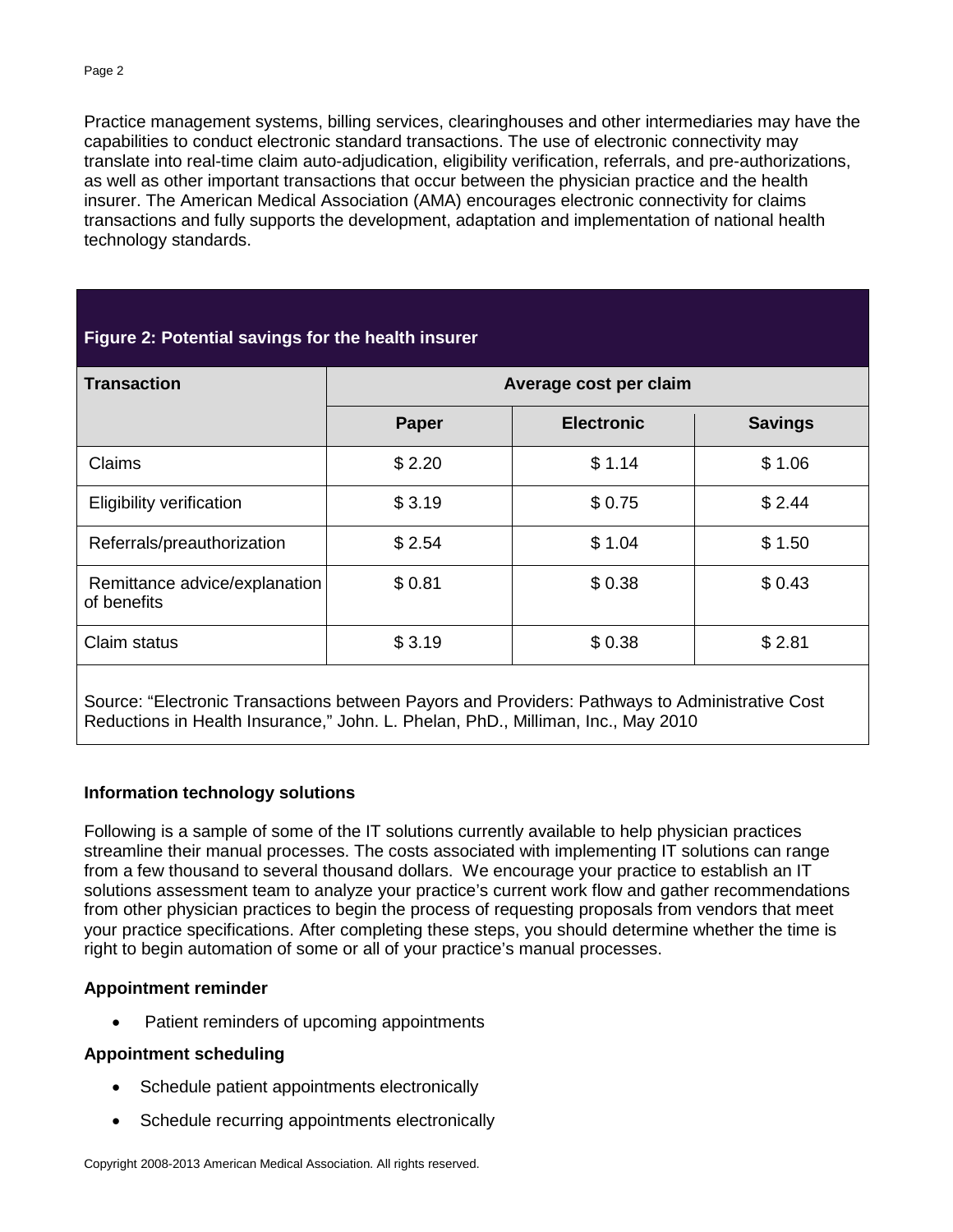#### **Credentialing**

• Enter physician information electronically into one centralized system for quick and easy retrieval for health insurer credentialing requests

#### **E-prescribing**

• Write prescriptions digitally and send the orders electronically to a pharmacy

#### **Electronic claims**

- Audit claims automatically for potential coding errors
- Receive quicker claim payment from health insurers
- Track accounts receivable electronically
- Transmit claims electronically through a claims submission clearinghouse or billing service, or submit them directly to the health insurer

#### **Electronic health records**

- Access detailed patient demographic and clinical information before, during and after the patient visit, including:
	- detailed medical history
	- diagnosis
	- hospitalizations
	- immunization records
	- injuries
	- medication lists
	- patient demographics
	- X-rays and other images
	- progress notes
	- surgeries
- Decrease the cost per-patient chart
- Reduce storage space for paper medical records
- Reduce staff time devoted to locate, store and transport the patients' medical records and related documentation
- Improve documentation and reporting of diagnosis and treatment

#### **Eligibility and benefits verification**

• Review patient eligibility and verify benefits online before submission of the patient's claim

#### **Managed care tracking**

Electronically track:

Copyright 2008-2013 American Medical Association. All rights reserved.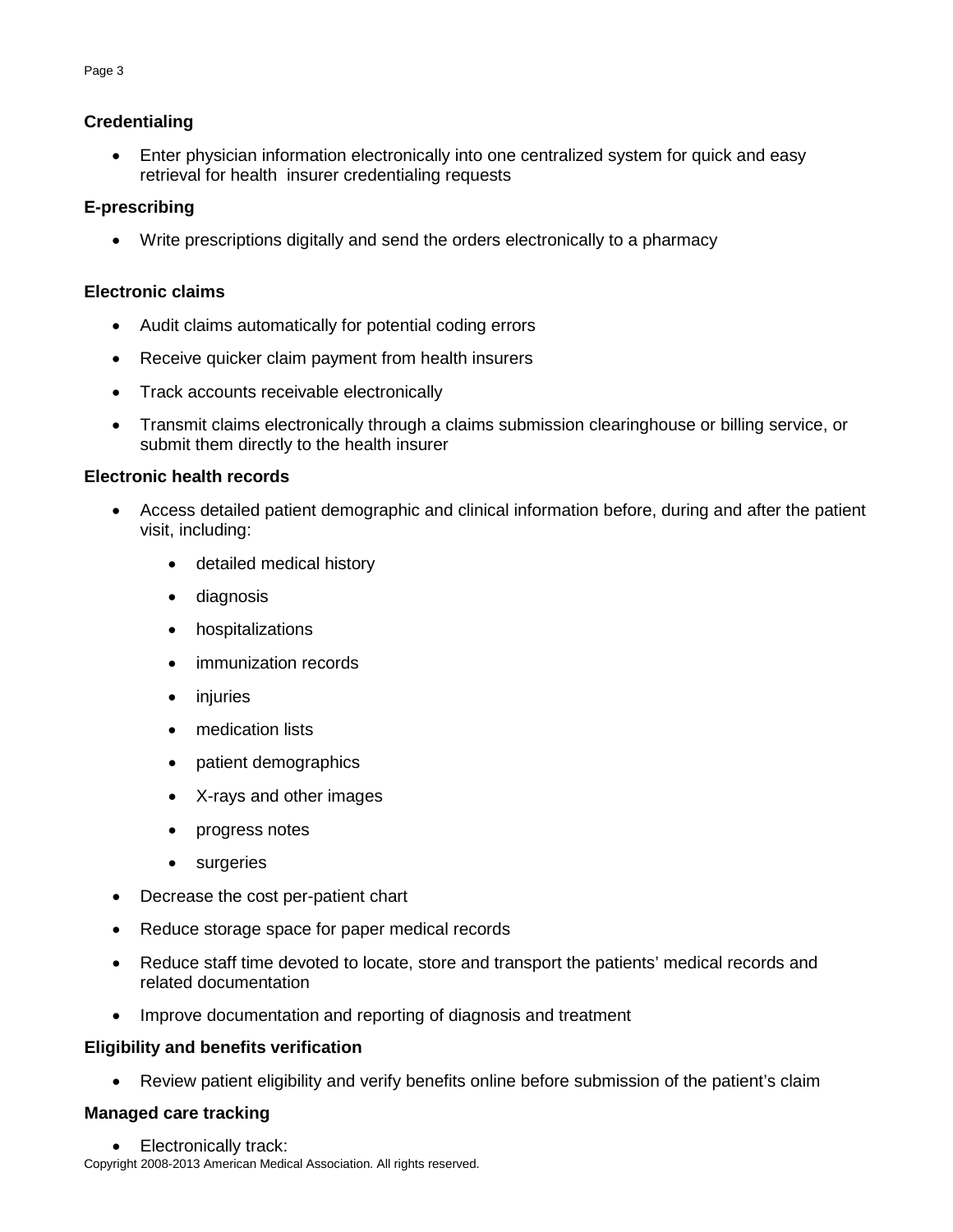- claim approvals and denials
- pre-certification requests
- referrals and patient cost-sharing responsibilities
- Alert practice staff to unauthorized visits or services

#### **Handheld electronics**

• "Communicate" with a medical record via a wireless connection to a handheld, pocket-sized device such as a smartphone.

Health insurer websites are a great resource for physicians and their practices often allowing:

- Access to patient information, including benefits and eligibility
- Submission of referrals
- Access to fee schedules or rates
- Access to the health insurer's medical payment policy
- Electronic claim submission, claim status and payment information
- Electronic claim confirmation receipt
- Online re-credentialing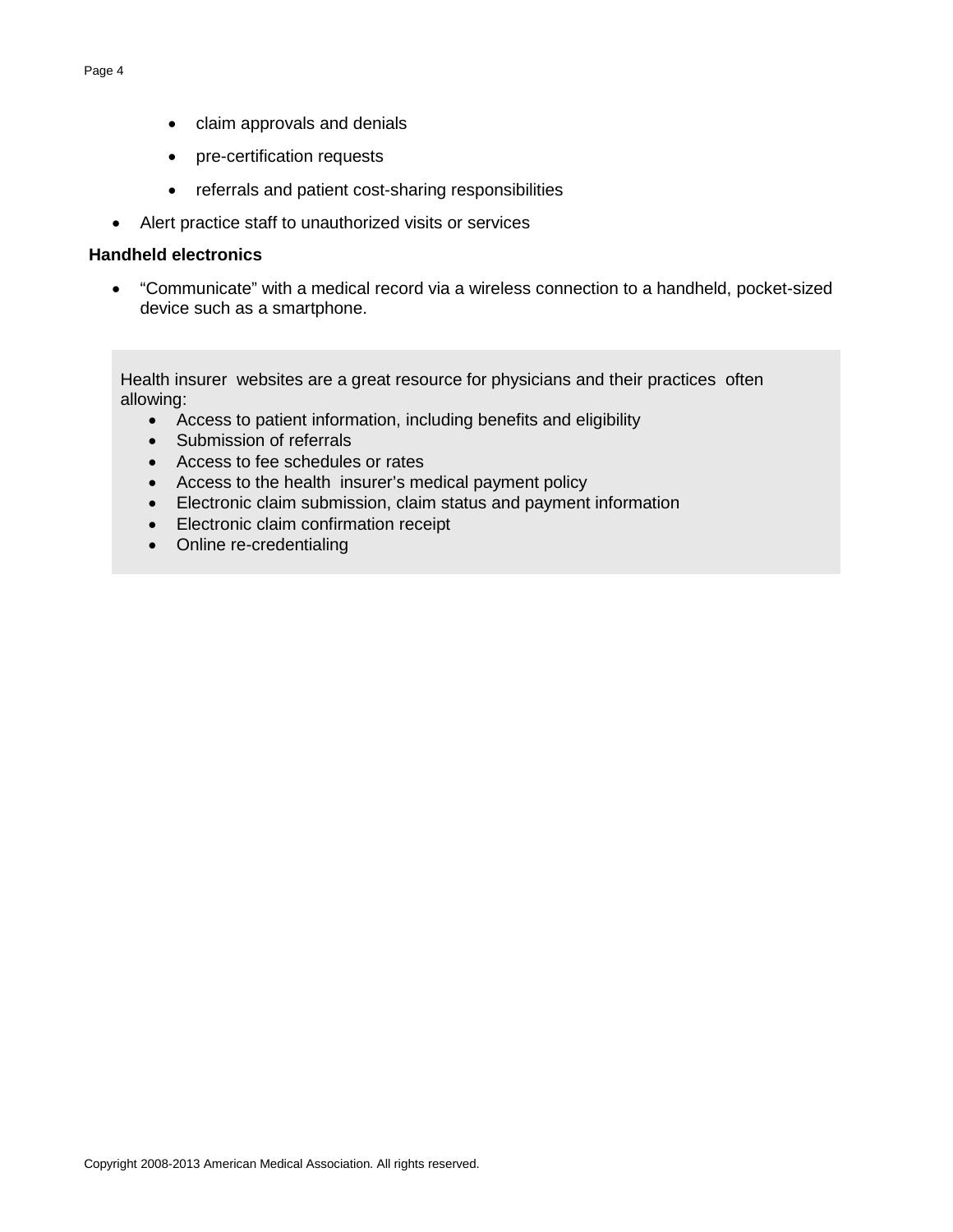<span id="page-25-0"></span>

# **Case study: How can your practice realize significant cost savings by using the integrated Health Insurance Portability and Accountability Act (HIPAA) electronic health care transactions?**

The suite of HIPAA-mandated electronic or electronic data interchange (EDI) health care transactions, including electronic claims, eligibility request and response, and electronic remittance advice, are designed to work together to create greater efficiencies for both the health care provider and the health insurer. By adopting an integrated approach to using the HIPAA EDI transactions, information gained from one transaction becomes useful information in the next transaction.

#### **Did you know that the increased use of practice automation tools, such as electronic eligibility verification, has the potential to save physicians and health insurers nearly \$30 billion per year?[1](#page-25-1)**

The below case study offers some typical scenarios that show how the use of the HIPAA EDI transactions save time and reduce administrative waste.

## **Example Case**

A 50-year-old male arrives at his primary care provider (PCP) complaining of a persistent cough. The front office staff has the patient complete all the necessary paper work and sends an Accredited Standards Committee **ASC X12 270 health care eligibility benefit inquiry** transaction (eligibility request) to the patient's health insurer with Service Type Code 30 (Health Benefit Plan Coverage).

Below is the information returned to the practice from the **ASC X12 271 health care eligibility benefit response (eligibility response):**

- Subscriber/Patient Name, Member Identification (ID) Number, Date of Birth (DOB), Gender, Address (and any other demographic info needed for other EDI transactions);
- Health insurer coverage is active, also includes the beginning date of coverage in the plan and name of the plan.
- PCP Name (confirms that the provider is the patient's PCP)
- Plan includes active coverage for Medical Care, Hospital, Emergency Services, Pharmacy, Professional (Physician) Visit – Office and Urgent Care.

<span id="page-25-1"></span><sup>1</sup> U.S. Healthcare Efficiency Index, **[www.ushealthcareindex.com](http://www.ushealthcareindex.com/)**

Copyright 2009-2013 American Medical Association. All rights reserved.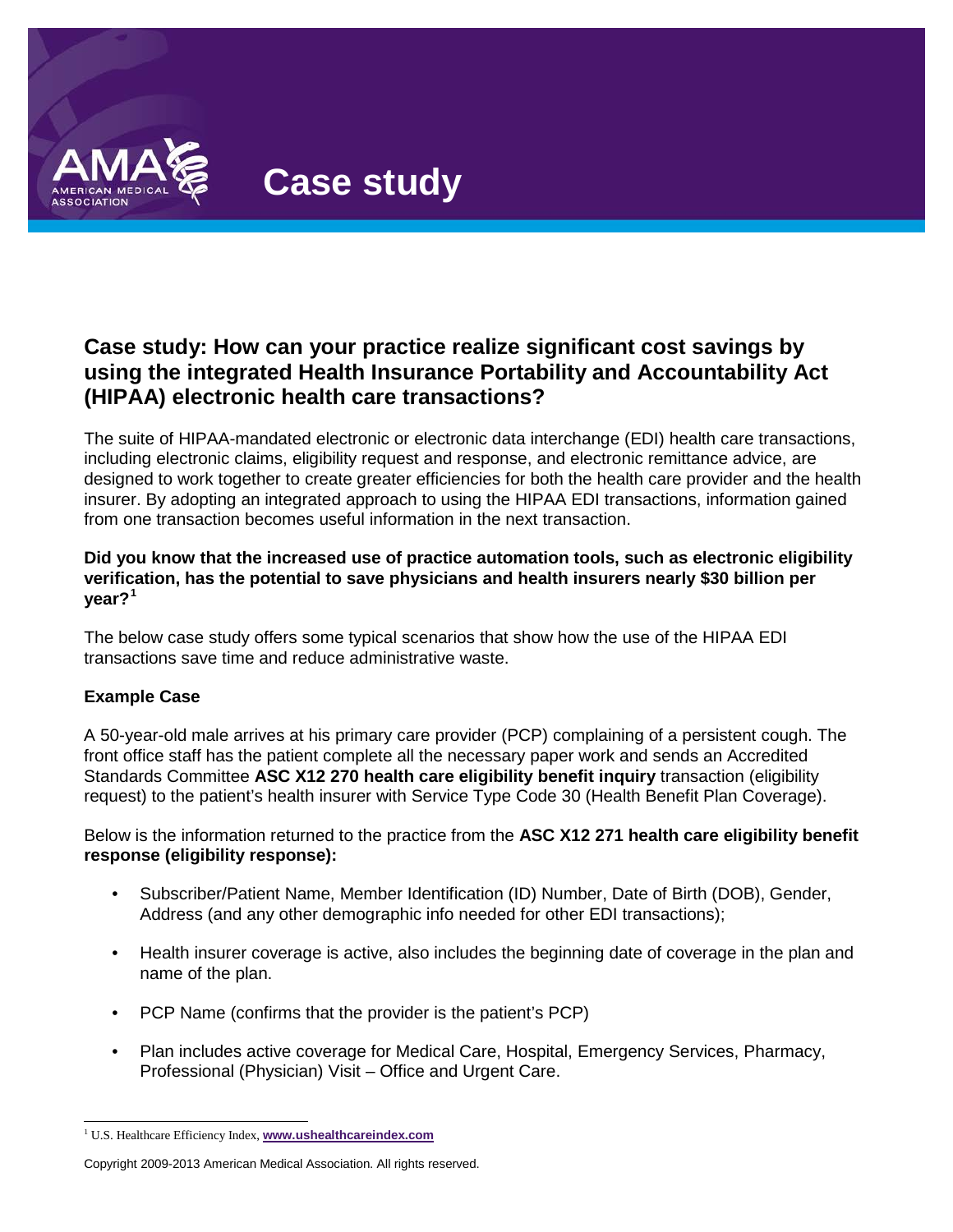- The patient's insurance plan covers 80% of his medical services, leaving his patient financial liability at 20%.
- The patient has a \$5,000 In Network Deductible, with \$4,000 remaining to be met and a \$10,000 Out of Network Deductible with \$10,000 remaining to be met.
- The patient has a \$10 Co-payment for each Professional (Physician) visit in the office.

This information is electronically stored into the practice management software system (PMS) which also updates the patient's record.

The patient is diagnosed with pneumonia and the PCP would like to have the patient admitted to the hospital. Knowing that the patient's health insurer requires a prior authorization for this type of admission, the office sends an **ASC X12 278 health care services review – Request for review** prior authorization transaction directly to the health insurer. This request will contain the Subscriber/Patient Name, Member ID number, DOB, Gender and address received from the health insurer's **ASC X12 271 health care eligibility benefit response.**

The health insurer returns an **ASC X12 278 health care services review – Response** which approves the admission to the in-network hospital requested by the physician or other health care provider.

The office then sends an **ASC X12 837 health care professional claim** for the office visit directly to the health insurer, once again using the Subscriber/Patient Name, Member ID Number, DOB, Gender and Address received from the health plan **ASC X12 271 health care eligibility benefit response.** Included in that claim is a unique Patient Control Number assigned by the physician's PMS.

After a week, the practice submits an **ASC X12 276 health care claim status request** to determine claim status using the Subscriber/Patient Name and Member ID number received from the health insurer **ASC X12 271 health care eligibility benefit response** and used in **the ASC X12 837 health care professional claim** as well as the Patient Control Number used in the **ASC X12 837 health care professional claim**. The health insurer returns an **ASC X12 277 health care claim status response** acknowledging that the claim was received and is currently in process.

Fourteen days after sending the **ASC X12 837 health care professional claim**, the practice receives an **ASC X12 835 health care claim payment/advice** transaction containing the adjudication information for the office visit, including the Subscriber/Patient Name, Member ID Number and the Patient Control Number used in the **ASC X12 837 health care professional** allowing the practice to upload or post the adjudicated claim information into its PMS as well as the electronic remittance advice (ERA) reconciliation information indicating the payment for the claim was included in an electronic funds transfer (EFT) payment to the physician practice's bank account.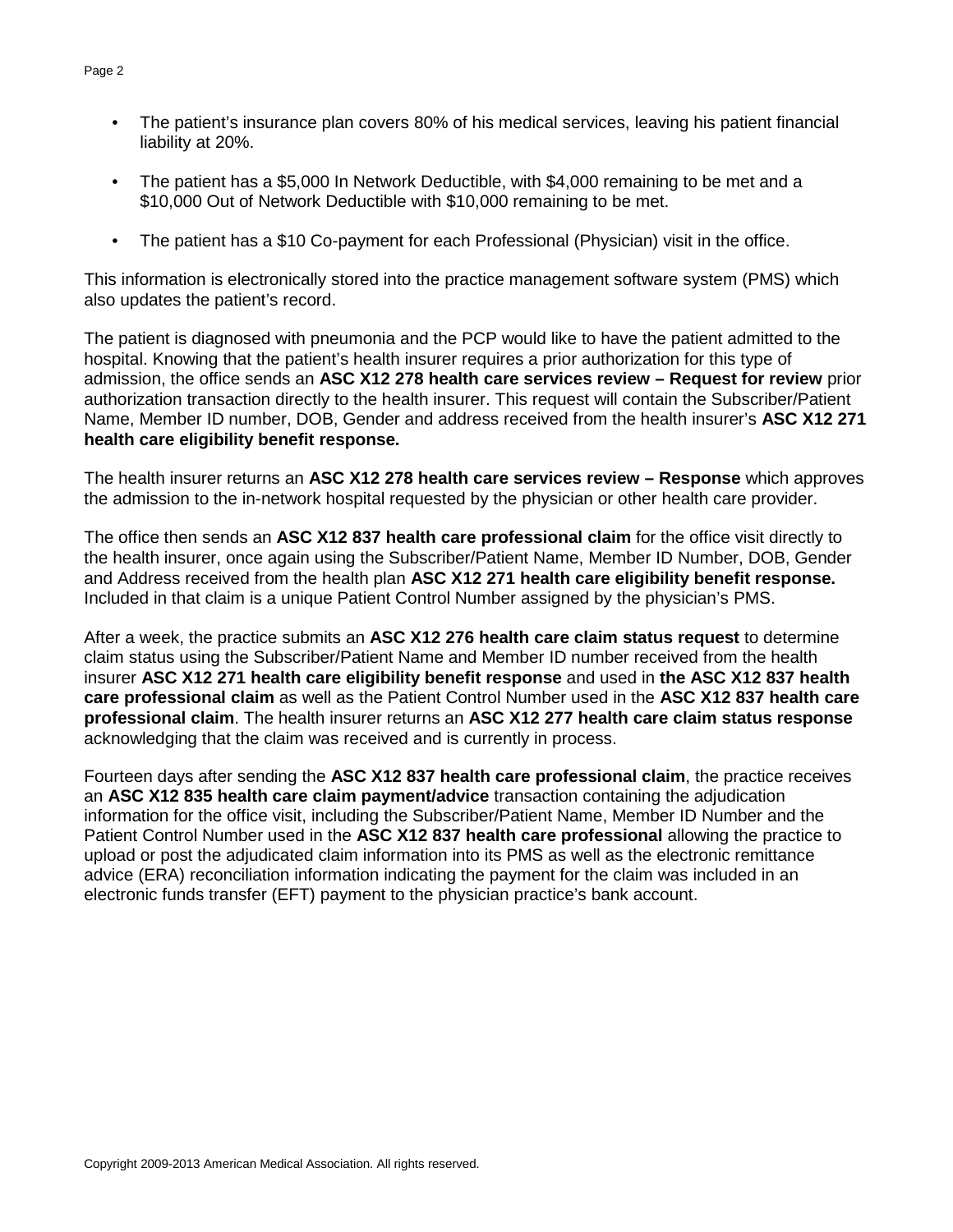<span id="page-27-0"></span>

# **Understanding the HIPAA standard transactions: The HIPAA Transactions and Code Set rule**

Many physician practices recognize the Health Information Portability and Accountability Act (HIPAA) as both a patient information *privacy* law and electronic patient information *security* law. However, HIPAA actually encompasses a number of regulations. As such, the federal government has published several "rules" that instruct the health care industry on how to comply with the law. HIPAA began as a bipartisan effort to provide portability of health insurance benefits to individuals who left the employment of a company that provided group health insurance (that is why HIPAA is the "Health Information Portability and Accountability Act").

In response to this initiative and the additional expense of billing individuals for continuation of coverage, the health insurance industry requested standardization and promotion of electronic health care transactions. The health insurance industry argued that electronic health care transactions would reduce administrative cost and justify the new costs associated with premium billing and administration that portability would create. The health insurance industry's request became the "administrative simplification" component, called "Health Insurance Reform: Standards for Electronic Transactions." These standards include the form and format of electronic transactions as well as their content—such as the Current Procedural Terminology (CPT®)<sup>[\\*](#page-27-1)</sup> and the International Classification of Diseases-9th Edition-Clinical Modification (ICD-9-CM) codes. This document refers to this part of HIPAA as the "Transaction and Code Set rule" (HIPAA TCS rule).

**Note**: The Department of Health and Human Services (HHS) published two HIPAA final rules on January 16, 2009. One of these rules adopted version 005010. See the section ["Upgrading to newer standards"](#page-31-0) for more information.

<span id="page-27-1"></span><sup>\*</sup> CPT is a registered trademark of the American Medical Association.  $\overline{1}$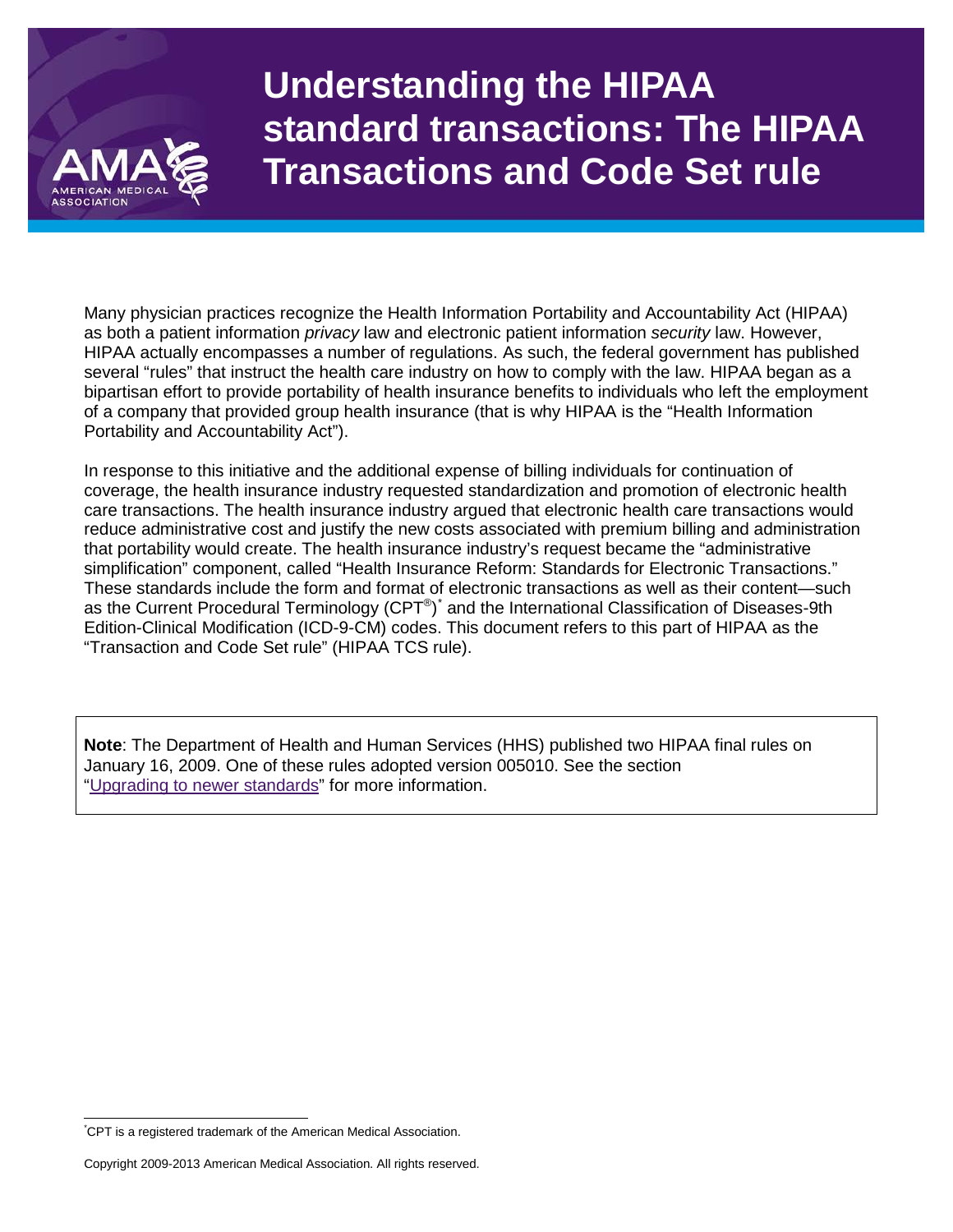#### **The HIPAA standard transactions are designed to improve your claims management revenue cycle**

The push for administrative simplification originated in the health insurance industry as a way to standardize the claims processing and payment cycle, the eligibility and enrollment cycle, and even health insurers' premium payment. However, use of the HIPAA standard transactions holds tremendous promise for physicians as a way to reduce their costs and overhead expenses associated with billing, collections, referral authorization, eligibility and other related components of the claims management revenue cycle. Physician practices that use the HIPAA standard electronic transactions are saving **thousands of dollars annually** by using the standard transactions. Access the resource ["Follow that Claim"](http://www.ama-assn.org/resources/doc/psa/follow-that-claim.pdf) for more information on these savings.

#### **How is the HIPAA TCS rule related to the HIPAA Privacy and Security rules?**

At the time HIPAA was enacted, the Internet was fast becoming a standard method of commerce and communication in its own right. Many people were concerned that promoting electronic health care transactions, especially over the Internet, would expose sensitive and confidential patient information to hackers and other entities that did not have authorized access. Thus, the HIPAA Privacy rule was developed as an attempt to establish a federal standard for protecting individually identifiable health information. During the development of the HIPAA Privacy rule, it became apparent that patient information was created, maintained and stored in electronic formats on computers and not just as paper records or oral communications. This realization resulted in the HIPAA Security rule, which deals with the administrative, physical and technical requirements that safeguard electronic protected health information that is maintained on computers and similar devices.

It is important to note that HIPAA does not require physicians to conduct transactions electronically, but if a physician practice conducts any of the transactions named under HIPAA, the physician practice must submit these transactions according to the HIPAA standards. Furthermore, under a separate but related law known as the Administrative Simplification Compliance Act (ASCA), most physician practices are required to submit their claims to Medicare electronically and in accordance with the HIPAA standards (physician practices that contain fewer than 10 full-time equivalents are exempt).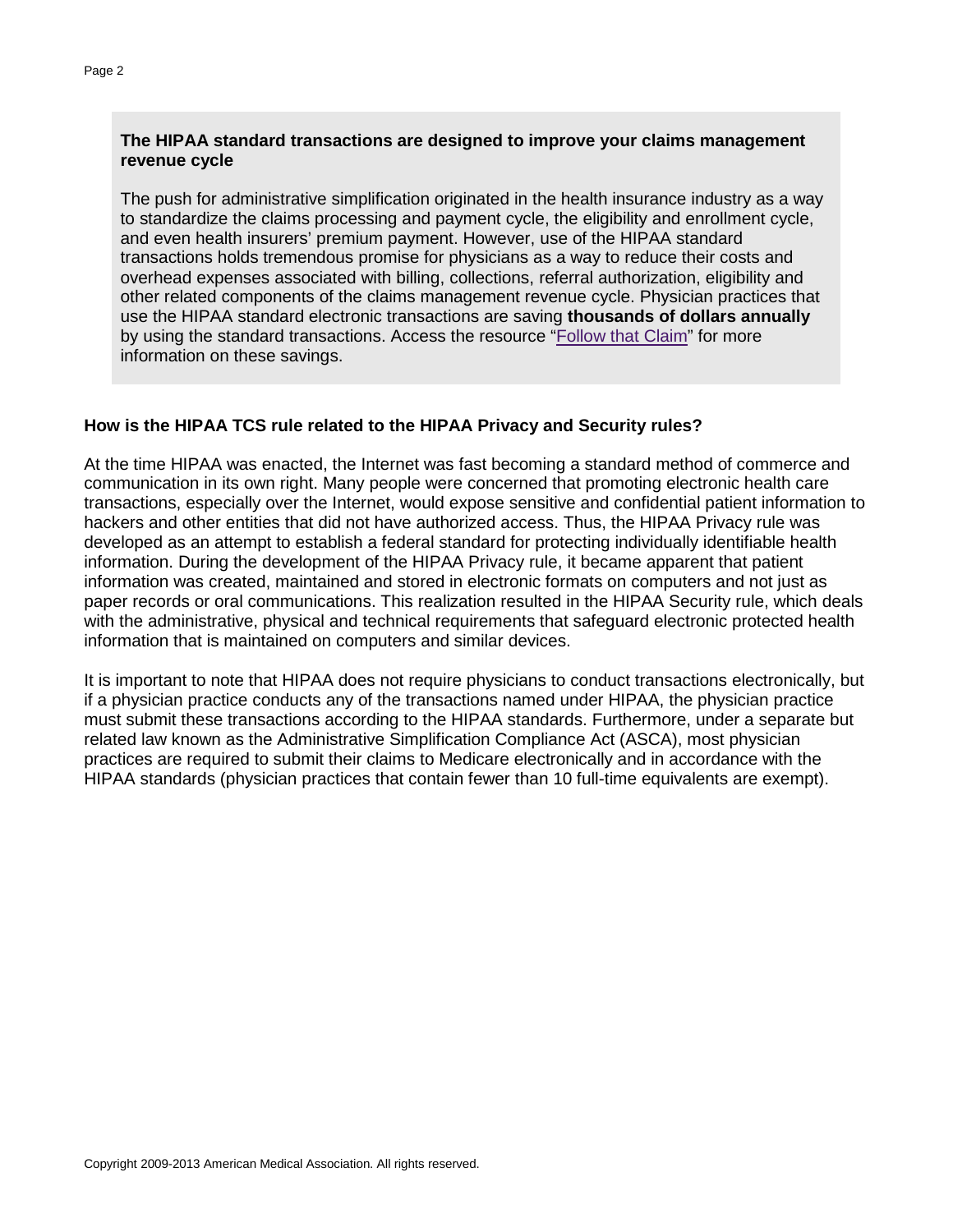#### **What are the standard transactions?**

#### <span id="page-29-0"></span>**Table 1: Electronic transactions considered standard under HIPAA: Between a physician practice and health insurer**

| <b>Common name of</b><br>transaction | <b>Formal name of transaction</b>                                                    | <b>Transaction function</b>                                                                                                        |
|--------------------------------------|--------------------------------------------------------------------------------------|------------------------------------------------------------------------------------------------------------------------------------|
| <b>Claims</b>                        | ASC* X12 837 Health Care Claim:<br>Professional                                      | Submitting claims to the health insurer                                                                                            |
| <b>IEOB/RA</b>                       | ASC X12 835 Health Care Claim<br>Payment/Remittance Advice                           | Receiving payment and/or remittance<br>information from the health insurer for claims                                              |
| Claim status request                 | ASC X12 276 Heath Care Claim<br><b>Status Request</b>                                | Contacting the health insurer about the status of<br>a claim                                                                       |
| Claim status response                | ASC X12 277 Health Care Claim<br><b>Status Response</b>                              | Receiving information about the status of a<br>claim from the health insurer                                                       |
| Patient eligibility request          | ASC X12 270 Health Care<br><b>Eligibility Benefit Inquiry</b>                        | Contacting the health insurer about the eligibility<br>and benefits of a patient                                                   |
| Patient eligibility response         | ASC X12 271 Response                                                                 | Receiving information from the health insurer<br>about the eligibility and benefits of a patient                                   |
| Authorization request                | <b>Review Information - Review</b>                                                   | ASC X12 278 Health Care Services Sending a request for referral authorization or<br>prior authorization for services for a patient |
| Authorization response               | Review Information - Response                                                        | ASC X12 278 Health Care Services Receiving the response to a referral<br>authorization or prior authorization request              |
| Coordination of benefits             | ASC X12 837 Health Care Claim:<br>Professional                                       | Determining payment responsibilities of the<br>health insurer                                                                      |
| Claims attachments†                  | ASC X12 275 Additional<br>Information to Support a Health<br>Care Claim or Encounter | Submitting claims attachments to the health<br>linsurer                                                                            |
| First report of injury†              | Illness or Incident                                                                  | ASC X12 148 First Report of Injury, First report of injury to the health insurer                                                   |

\* Accredited Standards Committee

† Note: Standards for claims attachments and first report of injury have not yet been adopted.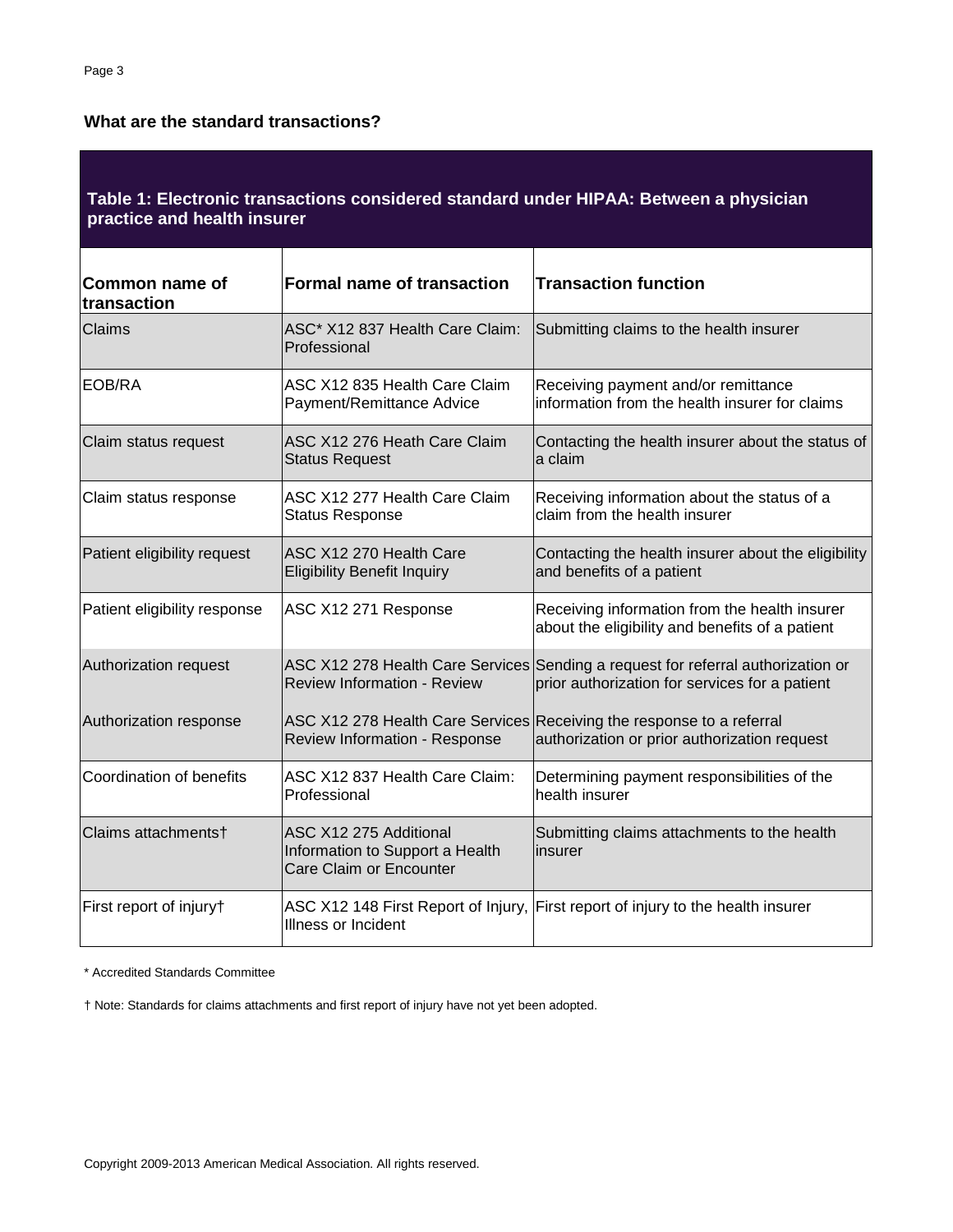#### <span id="page-30-0"></span>**Table 2: Electronic transactions considered standard under HIPAA: Between an insurance purchaser and a health insurer or between health insurers**

| Common name of<br><b>transaction</b> | <b>Formal name of transaction</b>                            | <b>Transaction function</b>                                  |
|--------------------------------------|--------------------------------------------------------------|--------------------------------------------------------------|
| Membership enrollment                | IASC X12 834 Benefit Enrollment<br>land Maintenance          | Enrolling members in the health plan                         |
| Premium payments                     | ASC X12 820 Payment Order and<br>Remittance Advice           | Making premium payments for the health<br>insurance coverage |
| Coordination of benefits             | <b>ASC X12 837 Health Care Claim:</b><br><b>Professional</b> | Coordination of benefits                                     |

#### **What is ASC X12?**

Health care industry groups develop standards, which the government then adopts. The HIPAA TCS rule adopts the standards for the transactions included in [Table 1: Electronic transactions considered](#page-29-0)  [standard under HIPAA: Between a physician practice and a health insurer](#page-29-0) and [Table 2: Electronic](#page-30-0)  [transactions considered standard under HIPAA: Between an insurance purchaser and a health insurer](#page-30-0)  [or between health insurers,](#page-30-0) as defined by the Accredited Standards Committee (ASC) X12. Recognized by the Department of Health and Human Services (HHS), ASC X12 is a standards development organization, accredited by the American National Standards Institute (ANSI) that focuses on developing standards for electronic information exchanges. ASC X12 has subcommittees that focus on different industries, such as finance, government, transportation and insurance. The AMA is a member of ASC X12 and participates on the Insurance Subcommittee (X12N). X12N develops and maintains standards related to the insurance and health care industries, such as the standards in [Table 1](#page-29-0) and [Table 2.](#page-30-0)

#### **What is an implementation guide?**

The X12N subcommittee has documented the specific details of each HIPAA standard transaction in an implementation guide. The implementation guide is a very detailed document that defines:

- The electronic format of the transaction
- The details of the necessary data and where to place them in the electronic file
- The details of the various code sets that are used and how to use them
- The kind of electronic "envelopes" each transaction requires (these are sometimes known as the headers and control documents)
- References for the different code sets used in that transaction

The implementation guides are complex documents. For example, the current ASC X12 837 professional version for health care claims is 704 pages in length. The primary entities that use these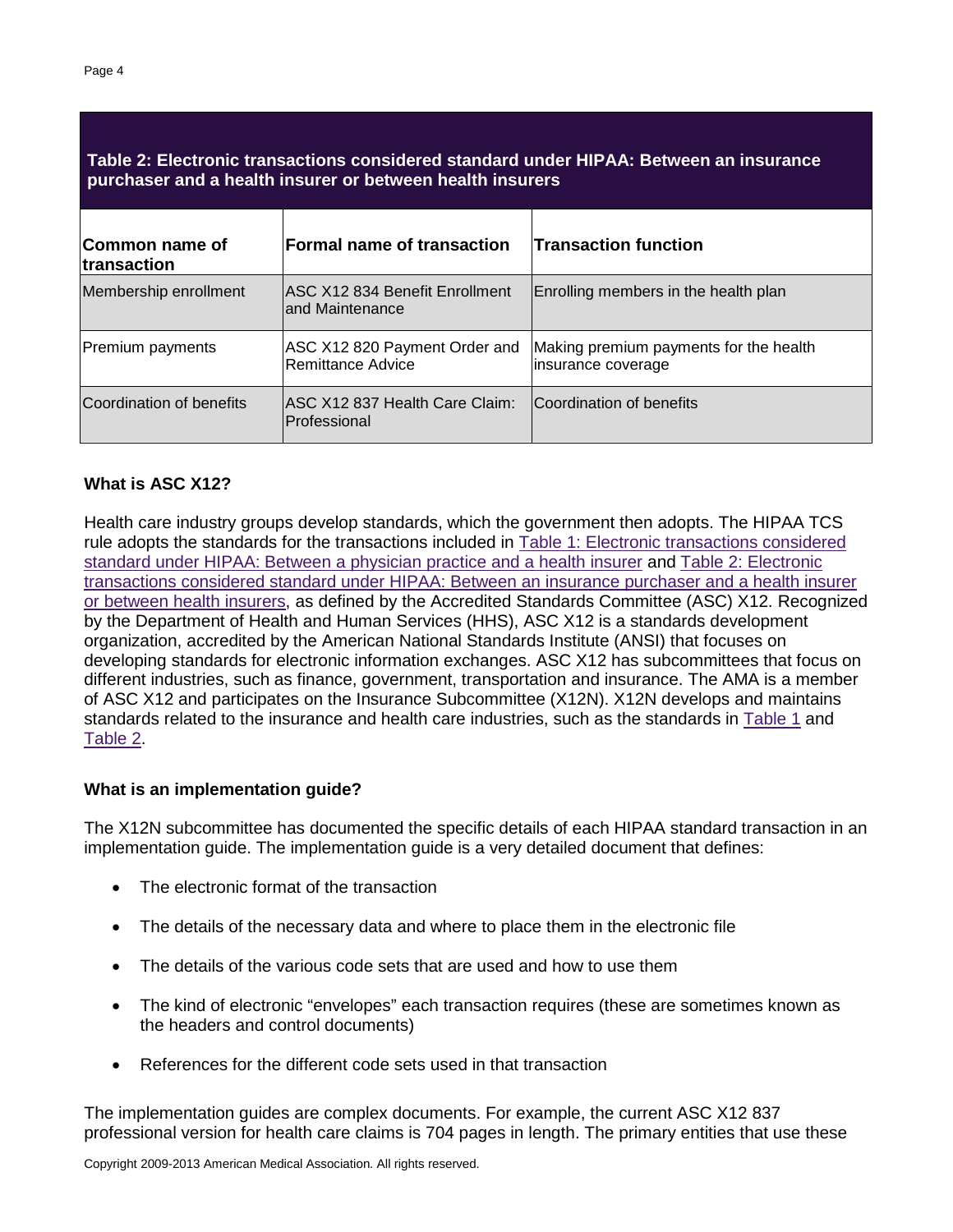guides are: (1) health insurers (to program their software to process claims); (2) clearinghouses (to ensure that claims conform to the implementation guides); and (3) physician practice management software vendors (to program their software to capture information and transmit a compliant standard transaction or receive and process a standard transaction). The first version of the guides that the government adopted is known as version 004010.

## <span id="page-31-0"></span>**HIPAA mandated standard transactions and operating rules**

The current HIPAA mandated standard transactions for health care are the 005010 version of the ASC X12 standard transactions found in Table 1. All HIPAA-covered entities (health insurers, physicians and clearinghouses) were required to adopt and comply with the 005010 version of these standard transactions by January 1, 2012.

Additionally, HIPAA requires all covered entities to support requirements of the Council for Affordable Quality Healthcare (CAQH) Committee on Operating Rules for Information Exchange (CORE) Operating Rules that include:

- Connectivity rules
- Eligibility and Claim Status Operating Rules: Phase I and Phase II (Federally mandated via Final Rule)
- EFT & ERA Operating Rules: Phase III (Federally mandated via Final Rule); and
- Uniform reporting of CARC and RARC Operating Rules Phase III (Federally mandated via Final Rule).

Visit CAQH CORE website and access the [Nationally Mandated Operating Rules Timeline with](http://www.caqh.org/ORMandate_timeline.php)  [Associated Resources](http://www.caqh.org/ORMandate_timeline.php) web page for more information about upcoming operating rules.

Implementing the updated version of the standard transactions and operating rules requires changes to practice management systems, changes to some data reporting requirements, potential changes to work flow processes and staff training.

Another recent regulation will also require the replacement of the ICD-9-CM code sets with International Classification of Diseases-10<sup>th</sup> Edition-Clinical Modification (ICD-10-CM) on October 1, 2014.

## **What are companion guides?**

The health care industry has provided a method of communicating how an individual "trading partner" will implement an ASC X12 standard; the collection of this implementation information is known as a "companion guide." (A trading partner is a vendor with which a physician practice exchanges patient data or protected health information electronically in the course of its operations.) The ASC X12 implementation guides provide some flexibility in terms of data elements that can be used, although version 005010 drastically reduces the flexibility. The complexity of these transactions also sometimes requires health insurers to implement these transactions in phases as they update their internal software or business processes.

Health insurers publish companion guides that provide detailed information about their specific implementation of a HIPAA standard transaction and any pertinent requirements. These guides are usually available for review on health insurers' websites. Health insurers may change and modify their companion guides whenever they make a change to their implementation of a HIPAA standard transaction. For example, a health insurer might begin to use situational codes (many health insurers did not require situational codes when they first implemented HIPAA standard transactions). The materials in the implementation and health insurers' companion guides contain important information Copyright 2009-2013 American Medical Association. All rights reserved.

Page 5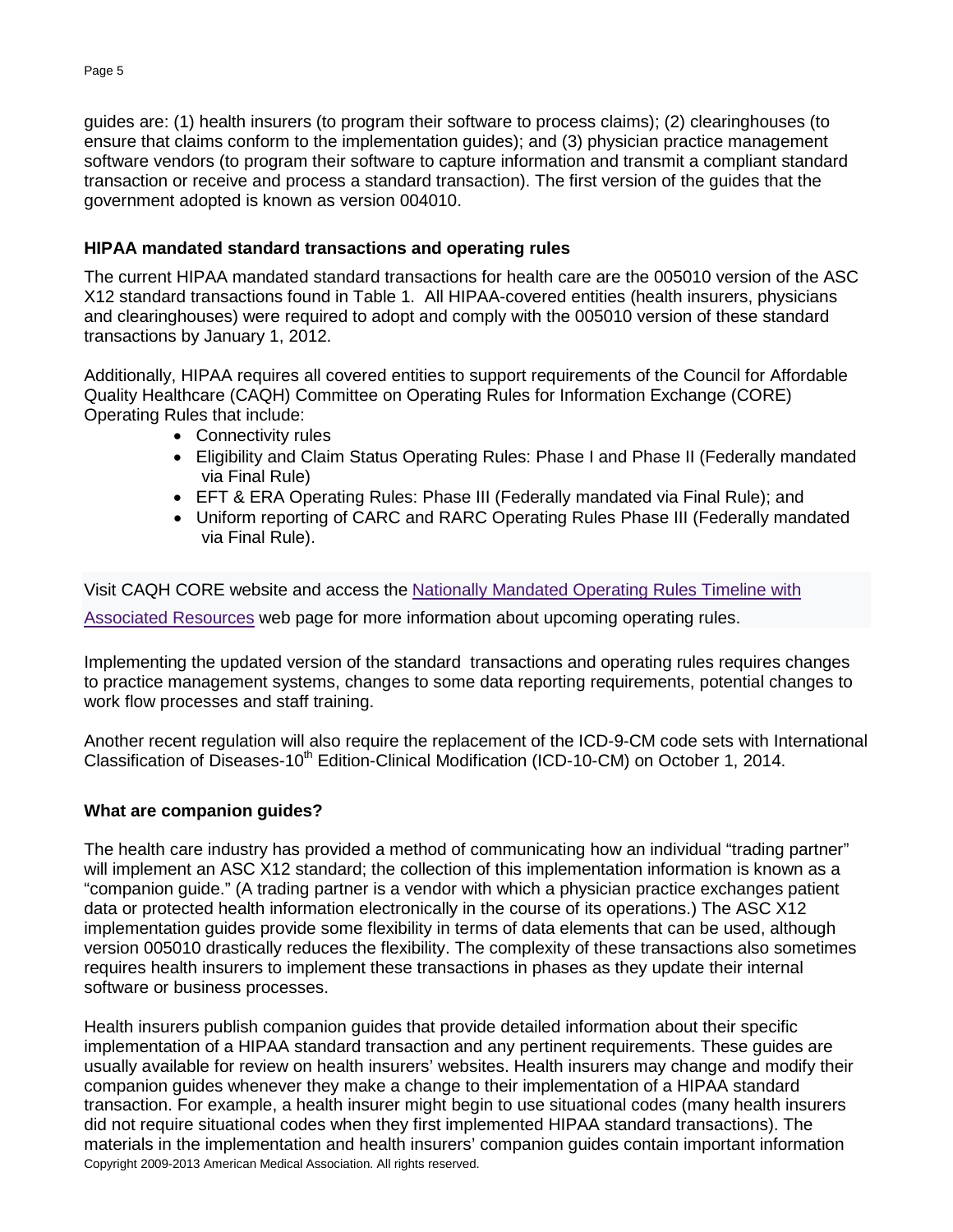for physician practices' software vendors. These vendors are frequently the ones that ensure physician practices are able to send their claims and other transactions according to the X12N standards and the health insurer requirements.

#### **Companion guides in real life**

When a health insurer changes its companion guide, a change is reflected in its implementation of the HIPAA standard transactions. Some of these changes could result in claims processing delays or denials. For example, if your practice management system does not currently use some of the HIPAA-required designated situational information (such as birth weight), and a health insurer decides to place a claim edit on this field, the claim will be denied.

How will you know whether a companion guide change is going to affect you and suddenly result in a claim rejection? It is virtually impossible for most physician practices to audit the companion guides of each contracted health insurer and then remain on top of the constant changes. There are more than 1200 companion guides.

A practical solution is to choose a practice management software, billing service or a clearinghouse that can assure you it can perform this function. You may also need to continue to update and modify your practice management software to ensure compliance with the health insurers' claim submission requirements.

Determine whether your vendor will be staying up to date on health insurer claim submission requirements. If not, or if you are a small physician practice, consider a claims clearinghouse approach, in which the clearinghouse commits to remaining current. You can also implement a system of routine review of companion guides, at least for the health insurers with which you submit the most claims.

#### **How is the HIPAA TCS rule enforced?**

October 16, 2003 was the deadline for HIPAA-covered entities (health insurers, physicians and clearinghouses) to comply with HIPAA's electronic transaction and code set provisions, and January 1, 2012 was the adoption date for use of the updated transactions, version 005010. However, some health insurers still have not adopted all of the standard transactions or implemented the code set edits and rules. For example, some health insurers may accept an electronic claim (ASC X12 837) but do not create an electronic remittance advice (ASC X12 835) or do not provide an electronic claims status transaction (ASC X12 276/277). This inconsistency creates a burden for physician practices.

As a best practice, you should be able to check eligibility electronically (ASC X12 270/271) with every health insurer. By implementing this best practice, you will receive electronic documentation of patient eligibility and avoid excessive telephone wait times. Consider how using these electronic transactions would improve your practice efficiency.

The AMA strongly encourages health insurers to use the HIPAA standard transactions. The HIPAA regulation states, "If an entity requests a health plan to conduct a transaction as a standard transaction the health plan must do so." 45 CFR §162.925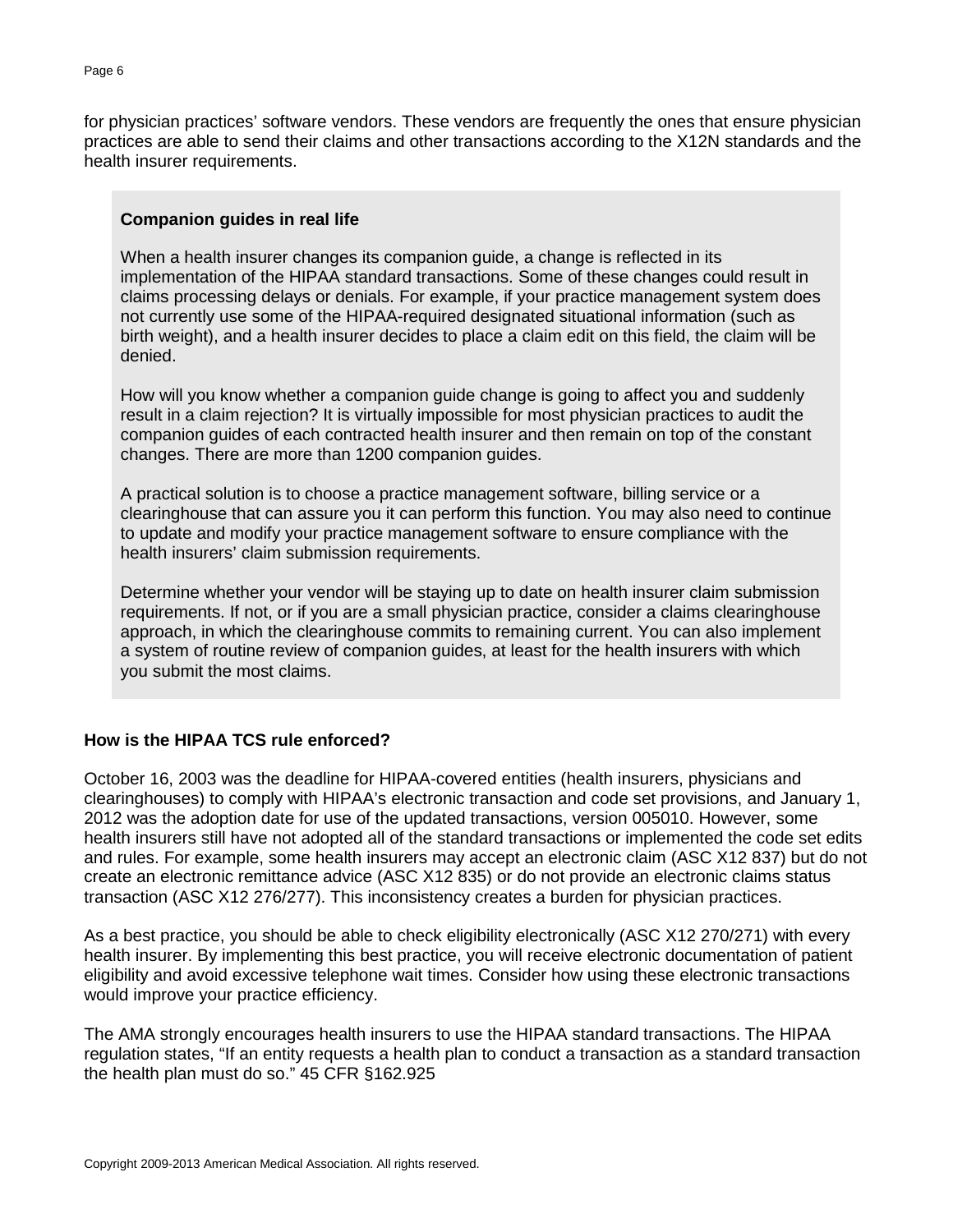#### **Non-compliance by a health insurer**

Health insurers and self-insured employer-sponsored health insurers are covered entities under HIPAA. As such, they must comply with all applicable HIPAA regulations, including the HIPAA TCS rule. A health insurer that does not accept a standard transaction or produce one of the transactions for which it is responsible (such as the electronic remittance advice) is in violation of the law.

The AMA urges physicians to ask health insurers with which they work to comply with HIPAA. If the health insurers do not comply, you can file a complaint with the Centers for Medicare & [Medicaid Services \(CME\).](http://www.ama-assn.org/ama/pub/physician-resources/practice-management-center/health-insurer-payer-relations/complaints-disputes/hipaa-complaint-form.page)

CMS has stated it will focus on voluntary and complaint-driven enforcement. If you are ready to use the standard transactions and you have a h[ealth insurer that i](http://www.ama-assn.org/ama/pub/physician-resources/practice-management-center/health-insurer-payer-relations/complaints-disputes/hipaa-complaint-form.page)s not cooperating, consider filing a complaint.

#### **What are the typical areas in which health insurers are not compliant, and how does this noncompliance increase physician practice costs?**

*The health insurer does not accept ASC X12 837 Health Care Claim*. As a result, your practice's clearinghouse must convert your electronic claim to paper and send that paper claim to the health insurer. Both of these steps cost you time and money in getting the claim paid.

*The health insurer does not offer Health Care Claim Payment/Remittance Advice ASC X12 835*. If your practice management software supports this feature, the health insurer's non-compliance will prevent you from automatically posting the payment. It will also prevent you from using electronic denial management and other electronic payment reconciliation tools that dramatically improve payment recovery.

*The health insurer does not accept the Health Care Eligibility Verification Benefit Inquiry ASC X12 270 or provide the Response ASC X12 271.* When the only option is the health insurer's Web portal, your practice will not realize the full cost savings of direct electronic transactions and will incur additional expense by manually re-entering eligibility request information on multiple health insurers' websites and verifying eligibility through phone calls.

*The health insurer does not accept Health Care Services Review Information (referral authorization) ASC X12 278*. If your practice performs these two functions manually by phone or fax or through the health insurer's Web portal, your practice will not achieve the cost savings possible through performing these functions electronically.

*The health insurer does not accept the Health Care Claims Status Request ASC X12 276 or provide the Response ASC X12 277*. Avoiding the follow-up time of manually tracking claims will reduce administrative time and expense for your practice.

*The health insurer does send the Health Care Claim Payment/Advice ASC X12 835, but the information in the transaction is inaccurate or doesn't follow the business rules of the standard.* This results in added costs for custom programming by your vendor for that health insurer, or prevents you from automated posting, and prevents you from using tools for denial management.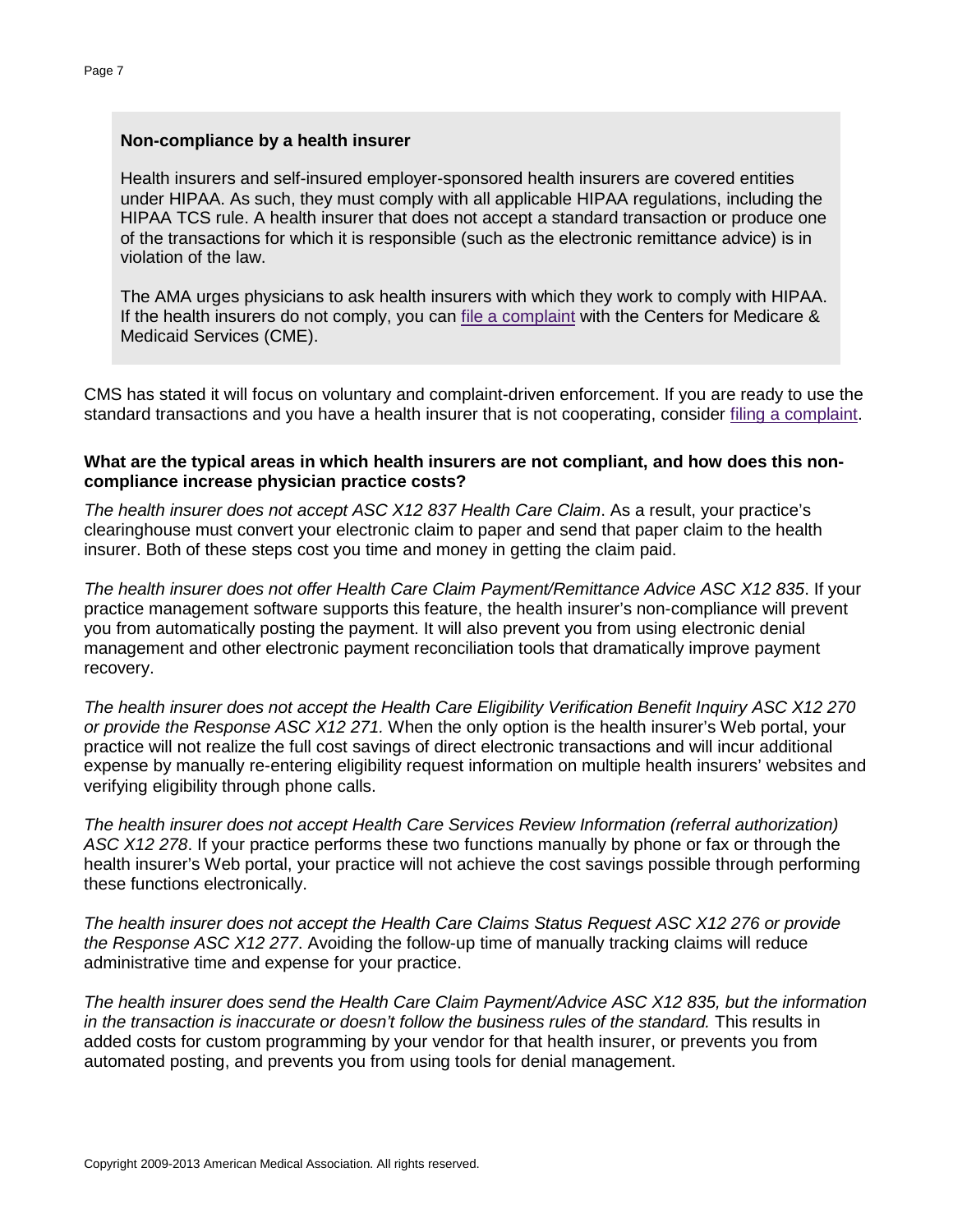#### **Health insurer Web portals**

Using health insurer Web portals is not as cost efficient as using the HIPAA standard transactions. Using a Web portal requires your practice to re-key data that is already in your practice management system and visit different Web portals for each health insurer. In addition, you have to re-key the response data received from the Web portal, such as referral authorization numbers, which could otherwise be posted electronically in your practice management system.

#### **Your state may mandate the use of HIPAA standard transactions**

States have begun to help in the enforcement effort by mandating that any health insurer doing business in their state use the HIPAA standard transactions. For example, Minnesota passed legislation that became effective in 2009 that requires health insurers and health care providers to use the standard transactions. This law requires the exchange of eligibility, claim, and payment and remittance advice information electronically. Other states are considering similar legislation. The push at the state level for adoption of the HIPAA standard transactions is aimed at reducing administrative costs associated with the claims management revenue cycle.

#### **What are the HIPAA Transaction Code Sets?**

The HIPAA TCS are a major component of each standard transaction. In many cases, the code sets are familiar to most physician practices (for example, CPT codes or ICD-9-CM codes). Code sets may also be ones that you do not actively choose during a patient encounter but are instead behind the scenes. Two examples of such code sets are Place of Service codes and relationship codes (the relationship of the patient to the insurance guarantor).

There are also many new codes that have been developed for the X12 transactions. For example, the X12 835 remittance now has standardized claims adjustment reason and remark codes. Using standardized codes for X12 835 remittance advice may provide a practice management system with the logic it needs to automatically and correctly post a payment.

When the code set is part of a transaction you submit, such as the electronic claim, eligibility request or claim status, it is important that you understand how the codes within the code set are used, and you should also have a way of entering these codes into your practice management software. When a code is contained in a transaction you receive, such as the electronic remittance advice, being familiar with the meaning of the code is helpful. But not every health insurer uses the code sets the same way. Some health insurers will use a very specific adjustment reason code and related remark code for each line item they adjudicate, while other health insurers may use more generalized codes. Some health insurers use codes that have been removed from the list and are no longer valid. This inconsistency makes your efforts to process an electronic remittance advice and determine the accuracy of the payment more difficult.

#### **AMA tip**

Visit [www.ama-assn.org/go/reportcard](http://www.ama-assn.org/go/reportcard) to learn more about the inconsistency in use of the reason and remark codes with the AMA's [National Health Insurer Report Card.](http://www.ama-assn.org/go/reportcard)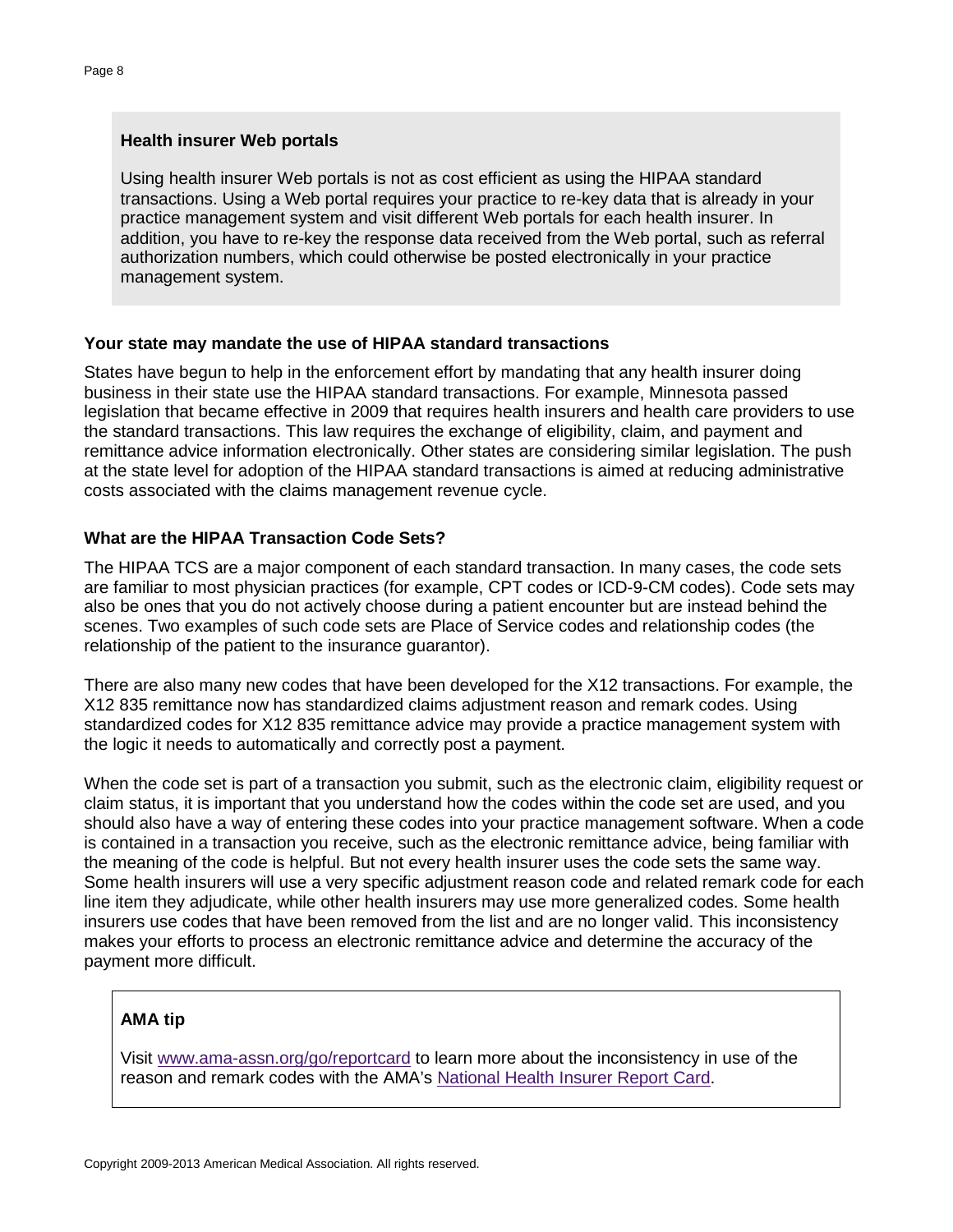A number of different organizations maintain the code sets. The various X12 subcommittees maintain some of these code sets, and other organizations maintain other code sets. For example, the AMA maintains the CPT® codes, the National Uniform Claim Committee maintains the Health Care Provider Taxonomy code set and CMS maintains the Place of Service code set.

#### **How can physicians improve practice efficiencies by using HIPAA standard transactions?**

#### **Steps you can take to improve practice efficiency**

Using the HIPAA standard transactions can bring efficiency and cost savings to physician practices. If you are not sure how these transactions will help your practice or what you may need to do in preparation, a good place to start is conducting a brief internal assessment.

The **first step** of an internal assessment is to determine whether you are currently submitting or receiving any of the following transactions:

- ASC X12 837 Electronic Claims
- ASC X12 835 Remittance Advice
- ASC X12 270/271 Eligibility Benefit Inquiry and Response
- ASC X12 276/277 Claim Status Inquiry and Response

The requirement for the claims attachment standard transaction has not yet been adopted, but you should keep this future standard transaction in mind when evaluating your practice management system.

The **second step** of an internal assessment is to understand some basic information about your claims management revenue cycle process by answering the following questions:

- Do you use a billing service?
- Do you maintain your own billing software?
- If you create electronic claims, are they HIPAA-compliant standard transactions? Many older versions of practice management software that physician practices and billing services use do not create a standard transaction but instead rely on a clearinghouse to take the paper claims' print image or other format and convert those to electronic claims. This method is only a temporary solution.
- Do you use a clearinghouse? Does the clearinghouse offer any other transactions in addition to claims?
- Are you a specialty physician practice that might be impacted by the situational fields and new code sets?
- How much time and cost does your practice spend to manually verify eligibility, check claims status or manage referral authorizations?
- How much time does your practice spend posting manual remittance advice?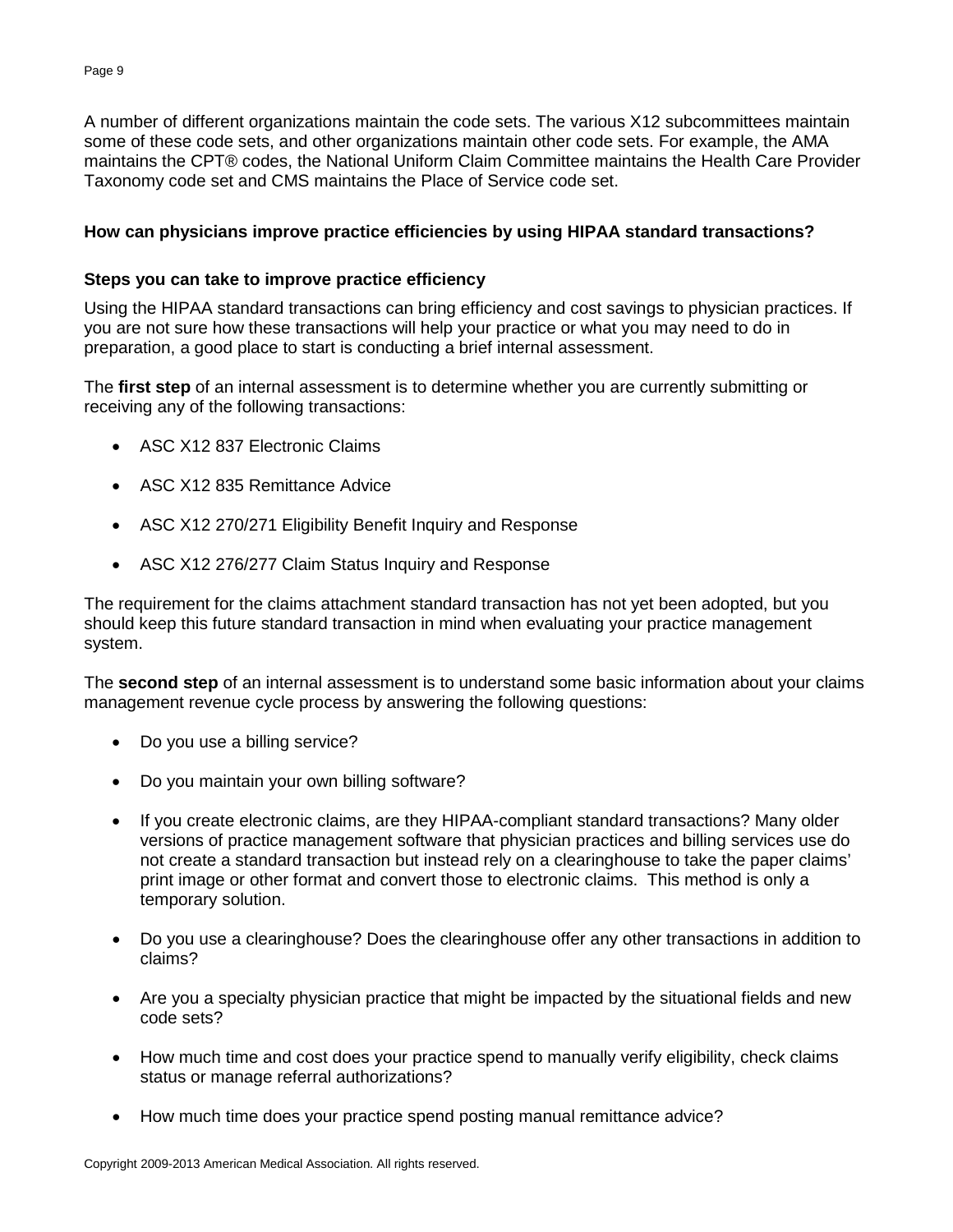The **third step** of an internal assessment is to understand how well your practice management system vendor, billing service and/or clearinghouse supports the HIPAA standard transactions.

#### **Practice management software and billing service vendor readiness**

It is imperative to understand how your practice management software and billing vendors are complying with the HIPAA TCS rule. First, determine how many vendors are involved. For example, you might have one vendor for your billing and claims generation and another vendor for electronic eligibility or referral authorizations. Survey each vendor by asking them to complete the [AMA vendor survey tool](http://www.ama-assn.org/resources/doc/psa/x-ama/tcs_venfor_survey.pdf) (available to AMA members)**.**

#### **Clearinghouse readiness**

If you currently use a clearinghouse, you should determine the clearinghouse's ability to provide standard transactions and the costs associated with providing those transactions. For example, some clearinghouses charge per physician and others per transaction. You should know how the clearinghouse(s) you are considering will charge your practice for services prior to selecting a clearinghouse as a solution. You should be aware that some clearinghouses that perform HIPAA standard transactions may also convert to paper any electronic claims that they cannot process. In some cases, the clearinghouse performs this conversion because it has not tested its HIPAA standard transactions with the health insurer. Sometimes it is more efficient to use the clearinghouse as a portal for standard transactions other than claims. Competent clearinghouses should provide a mechanism to receive the electronic remittance advice, submit an eligibility and benefits verification request, receive a response, and review the claim's status.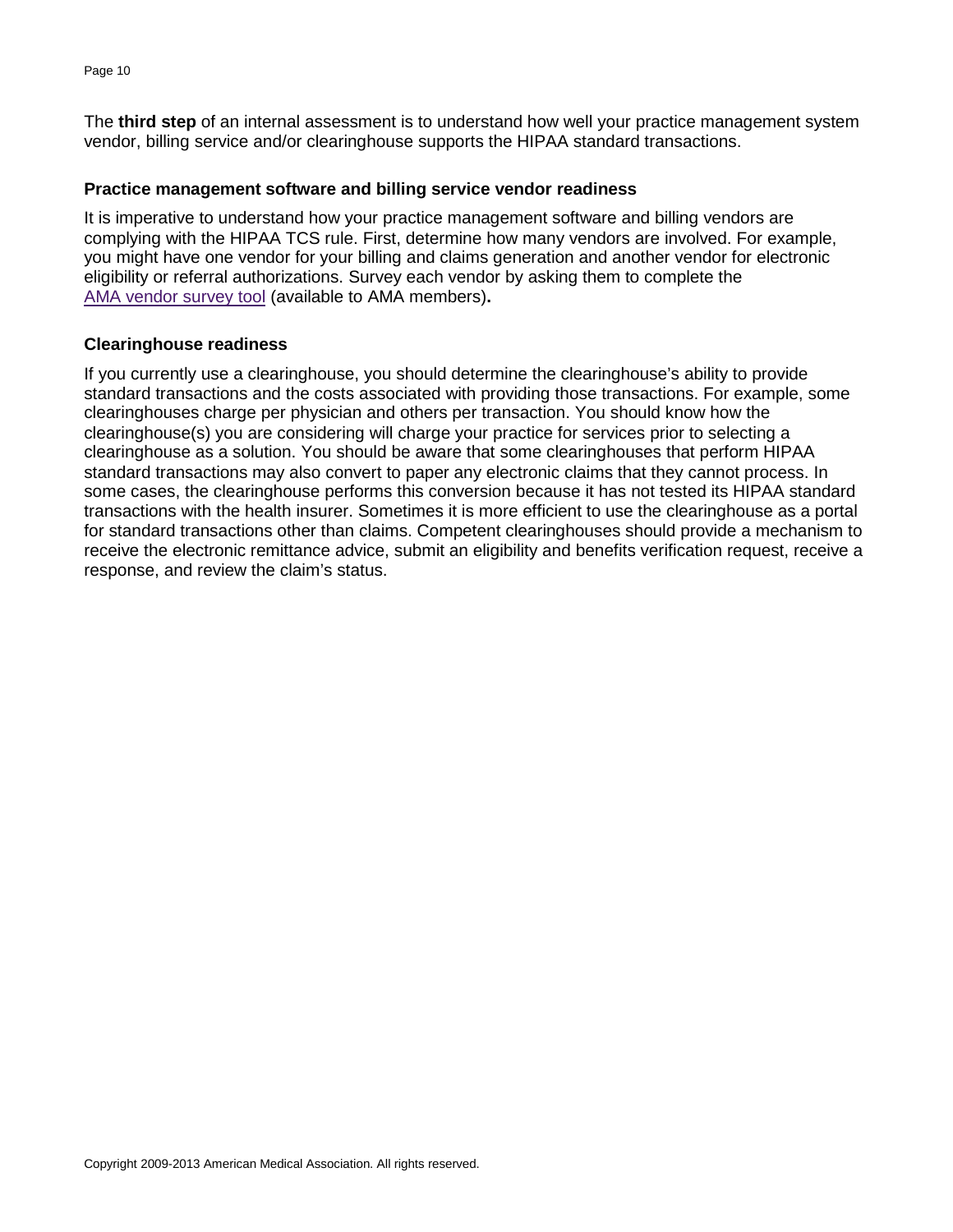<span id="page-37-0"></span>

# **Glossary**

**Automated clearing house (ACH):** An electronic funds transfer system governed by the National Automated Clearing House Association (NACHA) operating rules.

**Accounts receivable:** Money your patients, health insurers or others owe to your practice for services provided.

**Adjusting entries:** Entries usually made at the end of an accounting period to allocate income and expenditure to the period in which they actually occurred.

**Cause:** An action, event or force that produces or contributes to an effect or result. Also called causation.

**CCD+ corporate credit or debit:** This application can either be a credit or debit application in which funds are transferred between unrelated corporate entities or transmitted as intra-company cash concentration and disbursement transactions. This application can serve as a stand-alone payment, or it can support a limited amount of payment-related data. The CCD+ application is a HIPAA-compliant application.

**Claims management revenue cycle:** This process includes functionality of the following: reimbursement, fees and credentialing; registration, coding and charge capture; claims transmission and payment posting; insurance follow-up and patient follow-up; patient collections; and reporting.

**Clearinghouse:** An entity that serves as a data broker between the physician practice and the health insurer. The physician practice submits claims through the clearinghouse, and the clearinghouse is responsible for routing the claim to the health insurer.

**CMS:** The Centers for Medicare and Medicaid Services.

**Code of Federal Regulations (CFR):** The codification (organizing laws, rules or principles) of the general and permanent rules and regulations published in the Federal Register by departments and agencies of the federal government.

**Credit:** An entry to the record of an account that represents the transfer or placement of funds into an account.

**Debit:** An entry to the record of an account that represents a transfer or removal of funds from an account.

**Debit block:** A bank service that blocks unauthorized debits that would automatically withdraw monies and post to a designated account.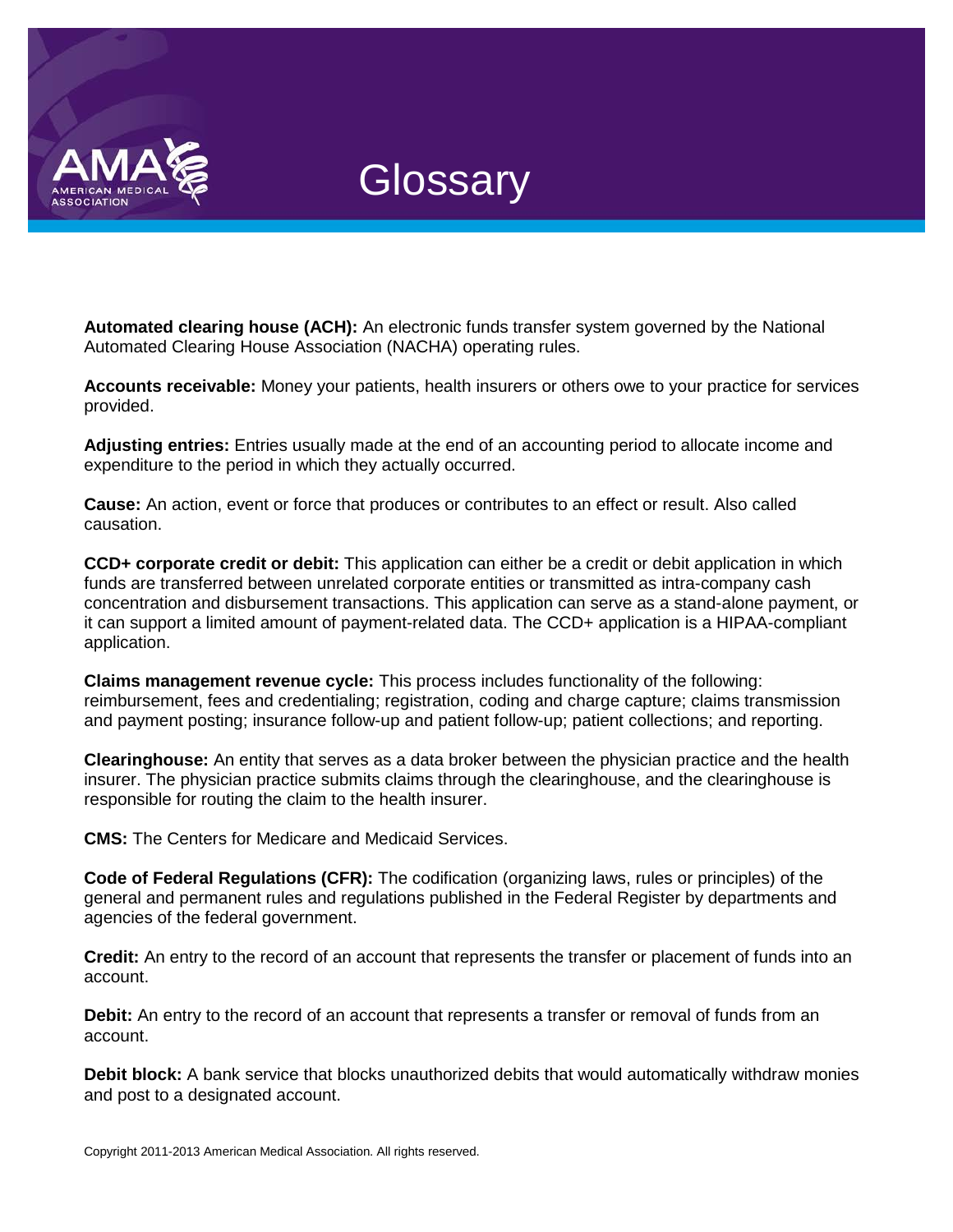**Debit filter:** A bank service that automatically returns all ACH items for a designated account, except those that are pre-authorized.

**Electronic data interchange (EDI):** The structured transmission of data between organizations by electronic means.

**Electronic funds transfer (EFT):** The electronic transfer of funds into an account (credit) or from an account (debit).

**Explanation of benefits (EOB):** A paper explanation of benefits, usually received by mail with a paper check payment attached.

**Electronic remittance advice (ERA):** The electronic delivery of explanation of benefits information.

**Federal Register (FR):** The official journal of the United States government.

**Health Insurance Portability and Accountability Act (HIPAA):** Title II of HIPAA, known as the Administrative Simplification provisions, requires the establishment of national standards for electronic health care transactions and national identifiers for physicians and other health care providers, health insurers and employers.

**Internal control:** A process usually set up by an organization's governing body, management or other staff to reasonably ensure objectives are achieved in operations, financial reporting and compliance. Typically this includes separation of duties for functions such as mail, payment posting, deposit and reconciliation.

**National Automated Clearing House Association (NACHA):** The Electronic Payments Association, a not-for-profit trade association that manages and enforces the rules for the ACH Network. NACHA maintains the NACHA operating rules.

**NACHA Operating Rules:** The body of work defining the requirements for all EFT transactions processed through the ACH Network. Any financial institution using the ACH Network agrees to be bound to these rules.

**Offset:** The ability of a bank to "offset" a debt from one account holder using funds from a separate account that might be shared by that holder. (Offsetting allows for counterbalancing and compensating.)

**Positive pay:** A banking feature that allows review of ACH debits before they are posted. The customer makes the decision to accept or return each individual debit. This feature requires vigilance on the part of the customer and same-day review.

**Patient Protection and Affordable Care Act (ACA):** Federal statute signed into law on Mar. 23, 2010. The law focuses on reform of the private health insurance market, providing better coverage for patients with pre-existing conditions, improving prescription drug coverage in Medicare and extending the life of the Medicare Trust fund by at least 12 years.

**Practice management system (PMS):** An electronic system generally used for patient scheduling and billing by electronic means.

**Provider billing number:** A unique identifier for physicians and other health care providers for use in the health care system. The National Provider Identifier (NPI) is the standard.

Copyright 2011-2013 American Medical Association. All rights reserved.